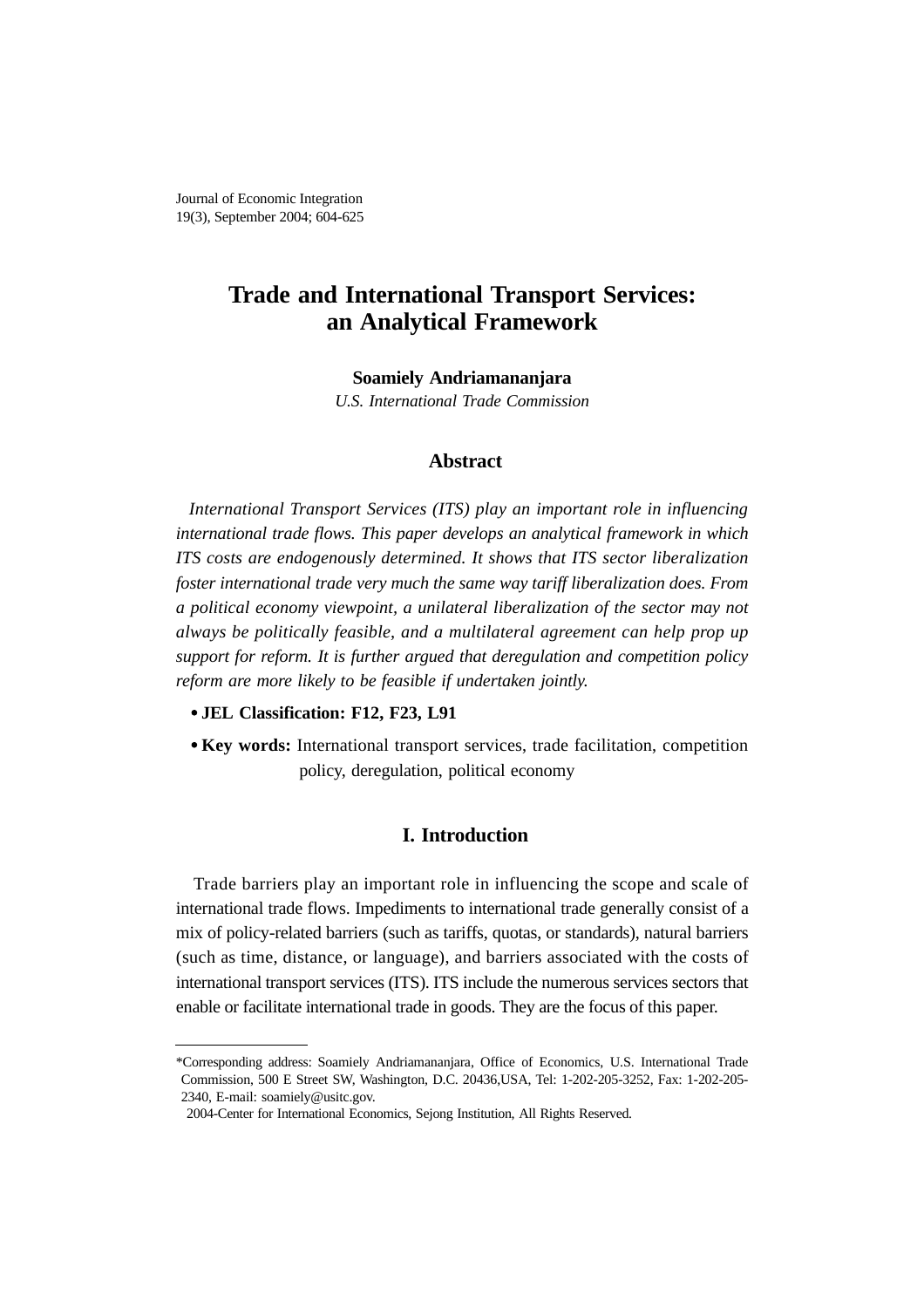In this paper, the term "international transport services" is used broadly to denote any service that is useful in accomplishing international merchandise trade.<sup>1</sup> As goods are exchanged across national borders, demand for services that cater to that trade is likely to be created. The most obvious ITS are air, rail, and maritime transport services which are crucial in physically moving goods from the exporting to the importing country.<sup>2</sup> Other services such as finance, communication, and some professional services are also often essential in order to complete the international exchange of goods.<sup>3</sup>

ITS are critical in stimulating international merchandise trade and, in many countries, their costs are believed to be far larger than tariffs or trade related duties.<sup>4</sup> It has been observed that while recent decades have witnessed substantial drops in tariff barriers, commensurate declines in shipping costs have not occurred.<sup>5</sup> More importantly, this downward stickiness of shipping costs seems to have happened in spite of major technological advances, such as containerization.<sup>6</sup>

This stickiness of shipping costs has been attributed to a mix of public and

<sup>1</sup> This definition is similar to what Deardorff (2001) calls "trade services", and which he defines as "any service the demand for which arise directly from trade itself, presumably from trade in other industries."

<sup>2</sup> As defined in Fink et al. (2000), maritime transport service itself consists of three different types of activities: international maritime transport (i.e., the actual transportation service which moves a commodity from one port to another), maritime auxiliary services (i.e., the activities related to cargo manipulation in ports and on ships), and port services (i.e., activities related solely to ship management in ports).

<sup>3</sup> Deardorff (2000) provides an excellent discussion of these services. Note that ITS excludes cabotage (i.e., the transportation of goods within the same country). See Francois et al. (1996) for an interesting study of the U.S. cabotage sector.

<sup>4</sup> See Hummels (1999)who finds that freight rates have higher means and variances than tariff rates. See also the works cited in Hummels (2001). One could think of the costs of ITS as broadly represented by the difference between the c.i.f., and the f.o.b. prices but they could also include other components. In this paper, "ITS costs" and "shipping costs" will be (loosely) used interchangeably.

<sup>&</sup>lt;sup>5</sup>Hummels (2001) provides evidence "indicating substantial increase in the price of liner shipping (which comprises the majority of world trade)."

<sup>6</sup> One of the major advances was the *containerization* of international trade. Beginning in the late 1950s, the development of standardized containers greatly facilitated the intermodalism of international trade (that is the movement of merchandise from one country to another by more than one transport mode). Generally, the containers had locking mechanisms that could be attached to a truck chassis, a rail car, a crane, or other containers inside a ships hole or on its deck. (Talley, 2000) In the recent past, the largest growth in fleet capacity has been in large containerships their capacity increased 103 percent between 1993 and 1997. (Slater, 2000)

<sup>7</sup> See for example Fink et al. (2000). An interesting hypothesis is that containerization itself could have caused shipping rates to increase, to the extent that it results in greater market concentration and monopoly power of shipping cartels. (Hummels, 2001)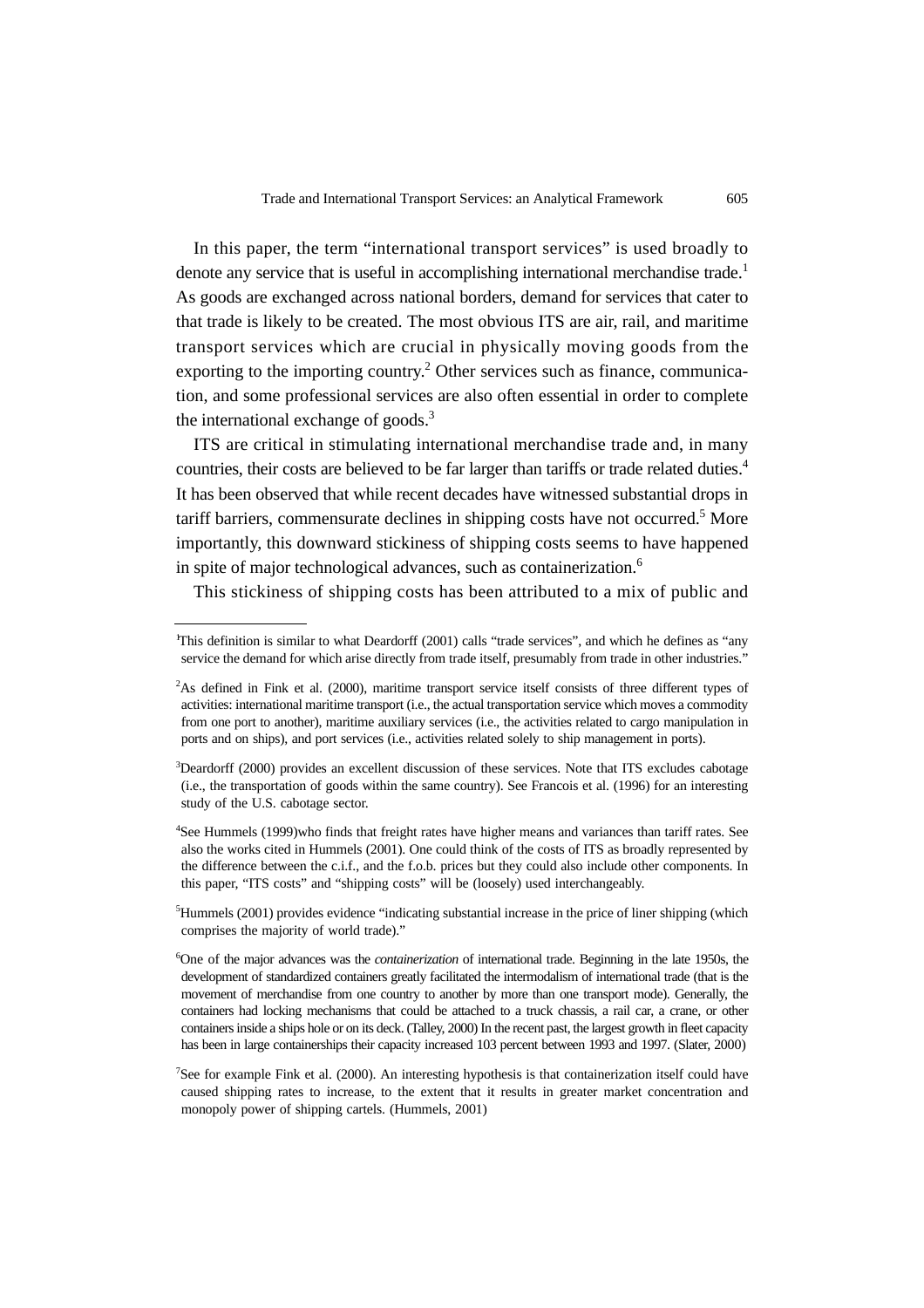private factors.<sup>7</sup> First, restrictive government policies include a variety of cargo reservation schemes, as well as the granting of monopoly rights to providers of ports and auxiliary services.<sup>8</sup> In many cases, quantitative restrictions and regulations (such as standards, government procurement, or licensing) have been used to severely restrict market access by foreigners. These policies, justified by either political, security, or economic rationales, tend to limit the extent of competition in the ITS sector and keep rates high.<sup>9</sup>

The second factor is private anti-competitive behavior. In general, ITS sectors are dominated by a few large cartels and perfect competition is seldom the rule of the game in determining shipping rates. For instance, global shipping alliances (or conferences) now dominate containership service, utilizing vessel-sharing agreements that offer shippers integrated services, and fixed schedules.10 The U.S. liner shipping sector has gradually moved toward consolidation and concentration, often involving mergers (or other types of joint ventures), to meet demand and improve efficiency. In many cases, shipping conferences are given exemptions from national antitrust laws.

Given the importance of ITS costs in total trading costs, ITS sector liberalization may be as important as tariff liberalization in promoting international trade.<sup>11</sup> This paper develops a simple analytical framework to show how this may be the case. In the process, it investigates how the market structure of the ITS sector affects the responses of shipping costs and other variables to different policy instruments. It also considers some political economy issues associated with the feasibility of undertaking reform programs aimed at liberalizing the ITS sector.

The paper is structured as follows. The next section (Section II) develops an analytical model which captures the main characteristics of the ITS sector. In this framework, international trade, demand for ITS, and the costs of ITS are endogenously determined. In a series of comparative statics exercises, Section III

<sup>&</sup>lt;sup>8</sup>Cargo reservation schemes require that part of the cargo carried in trade with other states must be transported only by ships carrying the national-flag or interpreted as national by other criteria.

 <sup>9</sup>Security concerns triggered by the recent terrorist attacks have exacerbated the restrictiveness of these policies in that they have made customs clearance more rigorous and tedious.

<sup>&</sup>lt;sup>10</sup>See Slater (2000). Talley (2000) reports that the top three container shipping lines (See-Land, Evergreen and Maersk) account for more than 33 percent of the TEU (twenty-foot equivalent unit) transported.

<sup>&</sup>lt;sup>11</sup>Using simple trade theory, Deardorff (2001) illustrates how liberalization of trade in services can enhance the gains from trade in goods. Francois and Wooton (2001) rightly argue that in terms of market access, many countries would gain far more from squeezing shipping margins than from a reduction in OECD tariff rates.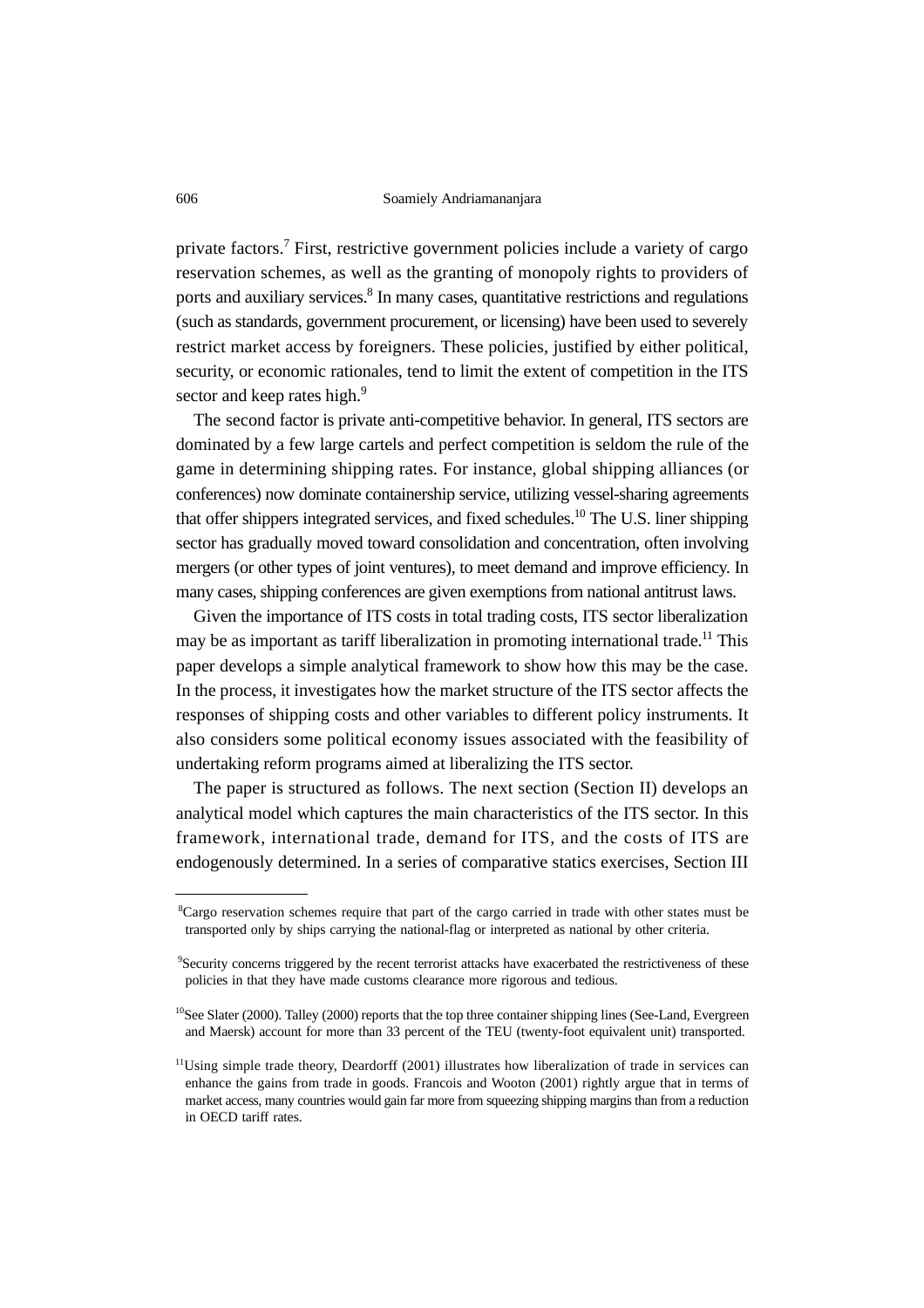explores the likely effects of an unilateral liberalization of the ITS sector, as well as those of a tariff liberalization. It is shown that deregulating, or introducing more competition in, the ITS sector fosters international trade very much the same way tariff liberalization does. Section IV adopts a political economy approach, arguing that unilateral liberalization may not always be politically feasible and that a multilateral agreement may sometimes help in spurring support for policy reform. Along the same line, deregulation and competition policy reform are shown to get more political support if undertaken simultaneously. Section V concludes.

## **II. A Model of International Transport Services**

This section develop a framework which is useful in thinking about the ITS sector and the different issues mentioned above. Consider a model with two countries (Country 1 and Country 2) and two types of firms (manufacturing and ITS). Conceptually, the story told here consists of two distinct stages. First, imperfectly competitive ITS firms choose their shipping capacities and compete over shipping rates.12 Next, given the equilibrium shipping rates set in the previous stage, the manufacturing firms compete in supplying the two countries' goods markets.

One could think of this setup as a Stackelberg game where the ITS firms are the leaders and the manufacturing firms the followers. As is usual in solving multistages games, the latter stage (i.e., the goods-market) will first be characterized in order to determine the behavioral responses of the manufacturing firms to the shipping rates set by the ITS firms in the first stage. Then, the ITS market equilibrium will be described given the ITS firms' knowledge of the manufacturing firms' likely responses.

#### **Goods market**

Assume that there is only one manufacturing firm in each country (Firm 1 and Firm 2, respectively), and that both firms produce goods that are perfect substitutes for each other.<sup>13</sup> As in Brander and Krugman's (1993) reciprocal-dumping model, the markets in the two countries are perfectly segmented so that each firm regards

 $12$ Kerps and Scheinkman (1983) show that this type of two-stage game typically produces a Cournot outcome.

<sup>&</sup>lt;sup>13</sup>The duopoly market structure is a simplifying assumption. The model can be extended to a more general oligopoly structure without fundamentally altering the results presented here.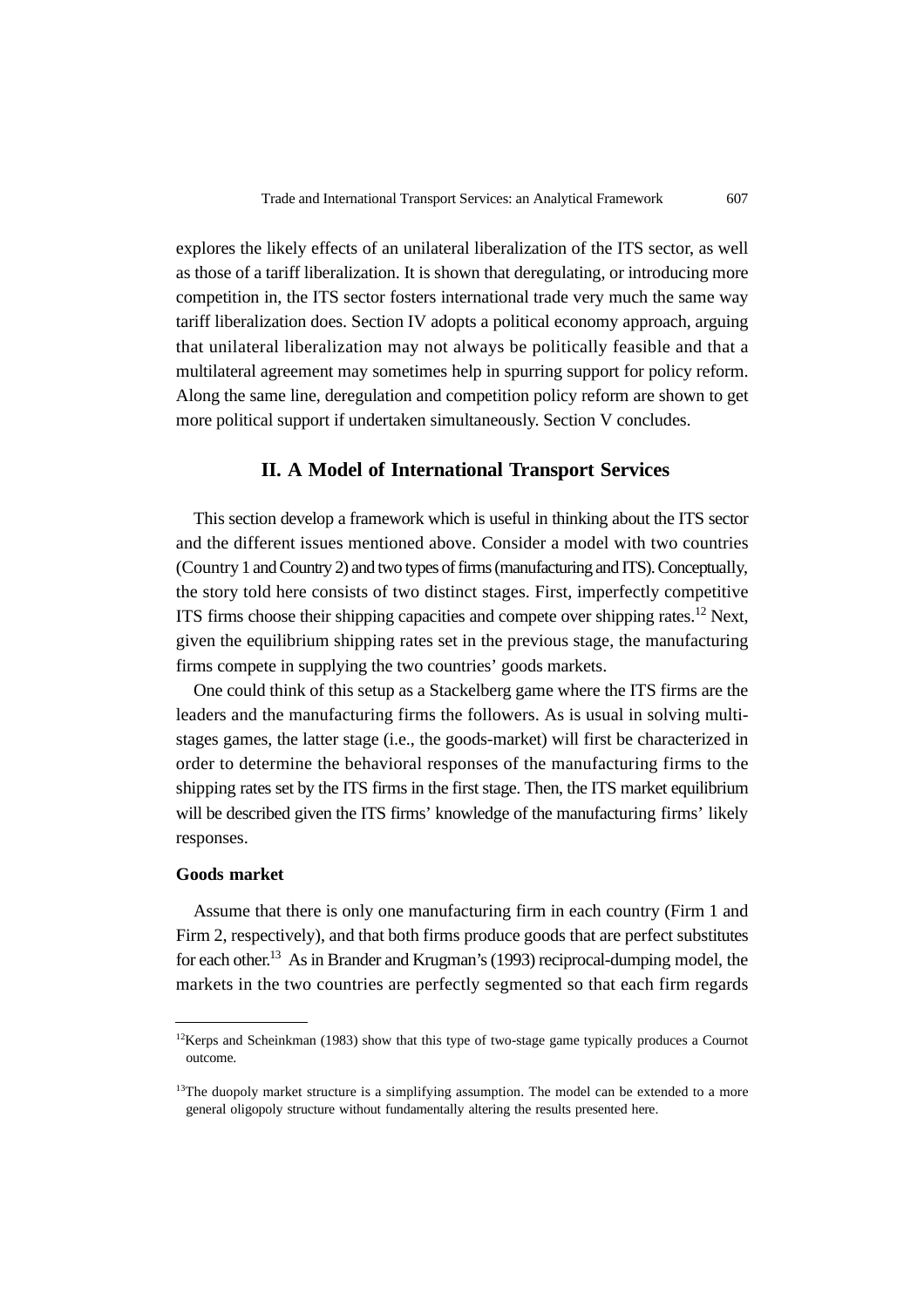each country as a separate market and chooses the optimal quantity to supply to each country separately. In each market, each firm acts as a Cournot player which maximizes its profit taking the other firm's output as given, and both manufacturing firms choose their quantities simultaneously.

In Country *i*, the aggregate utility is assumed to have a quasi-linear form:

$$
U_i = a_i Q_i - b \frac{Q_i^2}{2},
$$

where  $Q_i$  is the total sales of the good,  $a_i$  is a parameter representing the size of the domestic market, and *b* reflects the slope of the demand curve (assumed to be identical in the two countries). Utility maximization yields a linear inverse demand function for the manufacturing good:

$$
p_i = a_i - b(Q_{i1} + Q_{i2})
$$
 (1)

where  $p_i$  is the price of the good in the Country *i* and  $Q_{ii}$  ( $j = 1$  or 2) is the quantity supplied by the Country *j* manufacturing firm (or Firm *j*).

In order to cater to Country *i*'s market, Firm *j* (where  $j \neq i$ ) has to pay a tariff  $(t_i)$ to country *i*'s government and per-unit shipping cost  $(s_i)$  to an ITS service provider. Except for production costs, the domestic firm, Firm *i* does not have to pay anything when supplying its home market. Assume that production costs are represented by a constant marginal cost *c* for both firms. Firm *i* maximizes the profits it makes in both countries by solving the following objective function:

$$
\max_{Qii, Qji} Q_{ii}[a_i - b(Q_{ii} + Q_{ii}) - c] + Q_{ji}[a_j - b(Q_{ji} + Q_{jj}) - (c + t_j + s_j)].
$$

Due to the segmented-market assumption, the Cournot game occurring in each country can be conveniently analyzed individually. Without loss of generality, consider the game taking place in Country 1's market (the game in Country 2 can be constructed by analogy). Simple manipulations of the first-order conditions yield the following reaction functions (i.e., the profit-maximizing output for a given output by the other firm) for Firm 1 (domestic) and Firm 2 (foreign) respectively:

$$
Q_{11} = \frac{a_1 - c - bQ_{12}}{2b}, \text{ and} \tag{2}
$$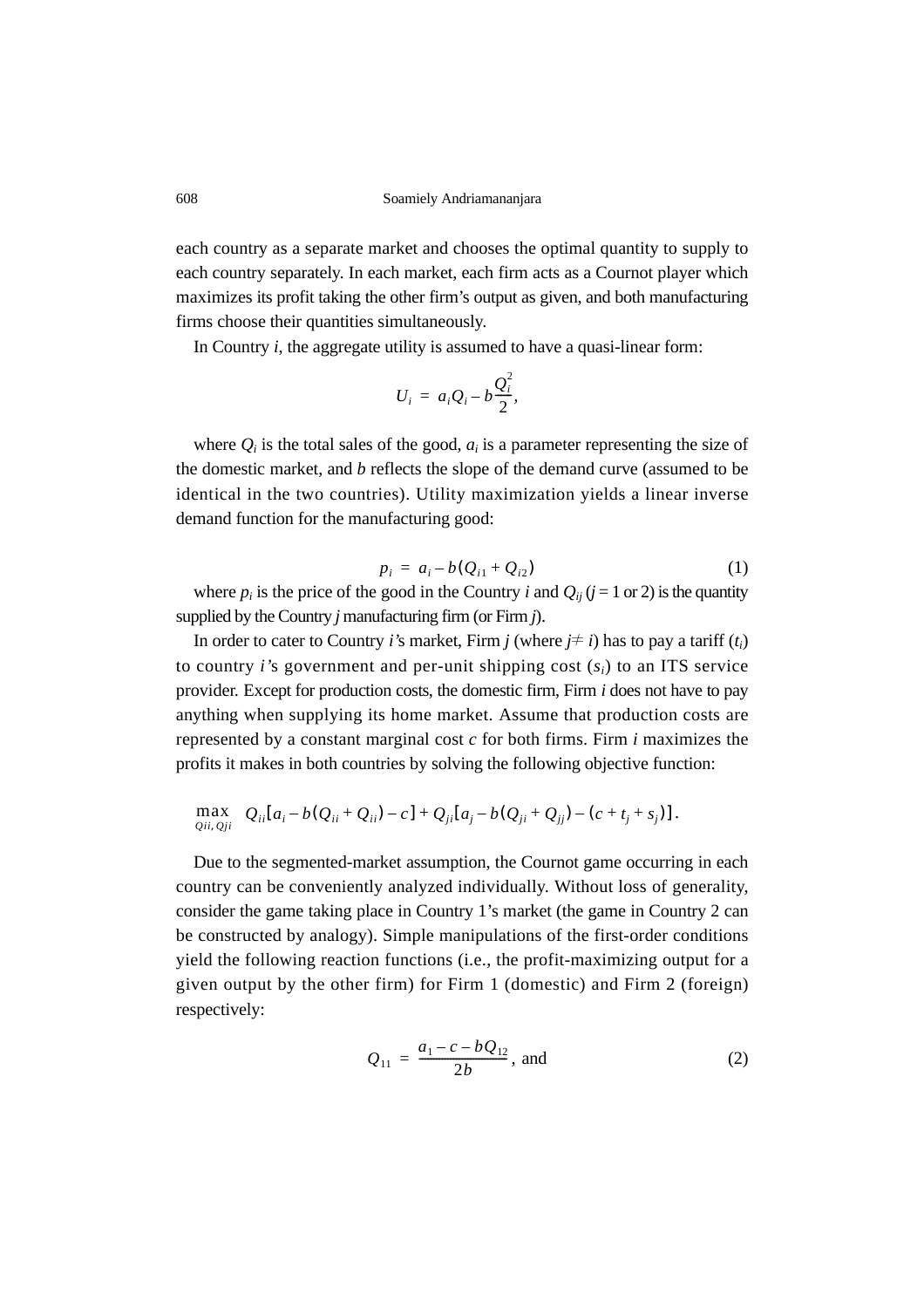$$
Q_{12} = \frac{a_1 - (c + t_1 + s_1) - bQ_{11}}{2b} \tag{3}
$$

Recalling that  $Q_{ij}$  is the quantity supplied to country *i* by Firm *j*, the above reaction functions indicate that each firms output is negatively related to the other's. Moreover, the foreign firm's output decreases with production costs and trading costs (customs duties and shipping costs). These reaction functions are graphically shown in the upper panel of Figure 1.

Combining (2) and (3) yields the Nash equilibrium output levels in Country 1's good market:

$$
Q_{11} = \frac{a_1 - c + (t_1 + s_1)}{3b} \tag{4}
$$

$$
Q_{12} = \frac{a_1 - c - 2(t_1 + s_1)}{3b} \tag{5}
$$

which are represented by the intersection of the two reaction curves in Figure 1. As one would expect, the model predicts that an increase in trading costs (graphically denoted by an inward shift of the curve  $Q_{12}(Q_{11}; t_1, s_1)$ ) increases home production but decreases imports from abroad.

**Figure 1.** Goods and ITS markets

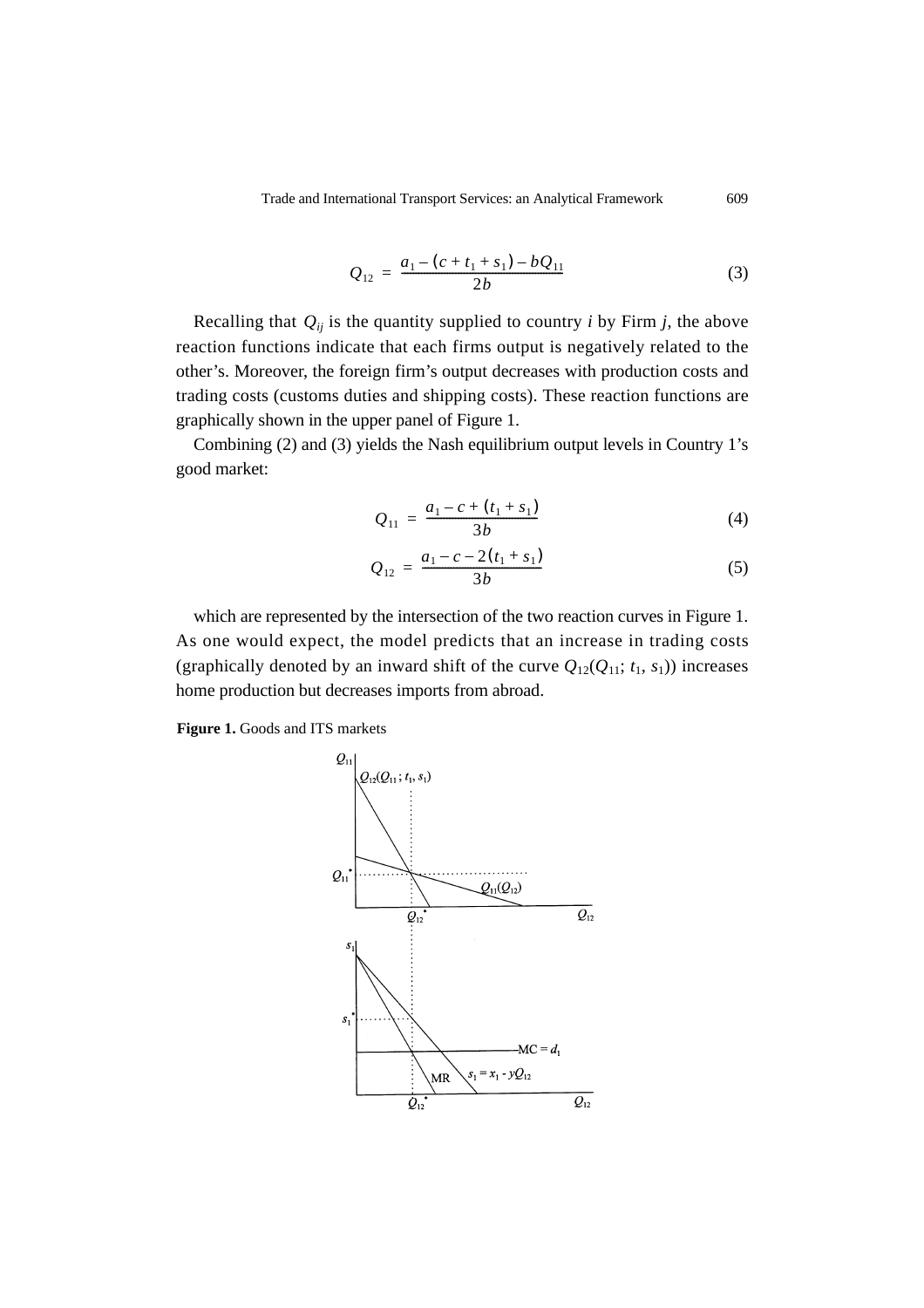#### **ITS market**

Equations (4) and (5) inform the ITS firms about how the manufacturing firms are likely to react to the shipping rates that are set. Consider now the ITS sector. Assume that *ni* identical firms compete to "transport" manufacturing goods from Country *j* to Country *i* (where *j i*). For the sake of simplicity, assume further that in order to operate on that particular trade route, a ITS firm has to get a license from country *i*'s government. Since this sector is usually dominated by cartels,  $n_i$  is likely to be small. $^{14}$ 

The basic framework presented in this part of the paper is somewhat similar to Francois and Wootons (2000) innovative paper which examines the implication of liberalization of the ITS sector for profits, trade and gains from trade. They start with a general equilibrium model (in terms of dual expenditure and revenue functions) to characterize the good market. From that model, they "assume" the export supply and import demand using a second order Taylor-series expansion of the system.15 They then use the *assumed* demand and supply equations to characterize the ITS market in a partial equilibrium model. While this approach is useful in the simulations that they later run, it is rather non-transparent and the linkage between the goods and ITS markets tends to be obscured from an analytical viewpoint. This paper addresses the same issue in a more transparent and compact manner, and augments the analysis using graphical tools. The timing of the rate-setting game is as follows: the ITS firms independently choose shipping capacities, then they compete over prices. This approach is basically the Kerps and Scheinkman (1983) construction, which shows that this type of two-stage (capacity and then price) game typically coincides with the Cournot equilibrium in which quantities are to be interpreted as capacities.<sup>16</sup>

For ease of presentation, the focus will be on the shipping route from Country 2

 $14$ In an abstract way, *n* could be viewed as representing the degree of competition in the ITS sector. Thus, an increase in *n* would reflect measures aimed at introducing more competition in the sector. Empirically, this could be represented by a measure similar to the Herfindal index (i.e., the sum of the squares of the market shares) or other concentration indices.

<sup>15</sup>They write: "This amounts to focusing exclusively on the first and second derivatives of *z* [the net revenue function] and leads to our assuming that import demand and export supply are (approximately) linear."

<sup>&</sup>lt;sup>16</sup>Francois and Wooton (2000) justify the Cournot setup by arguing that shippers already have large capacities from which they choose to allocate a certain quantity to service a particular trade. This amounts to the ITS firms competing in quantities.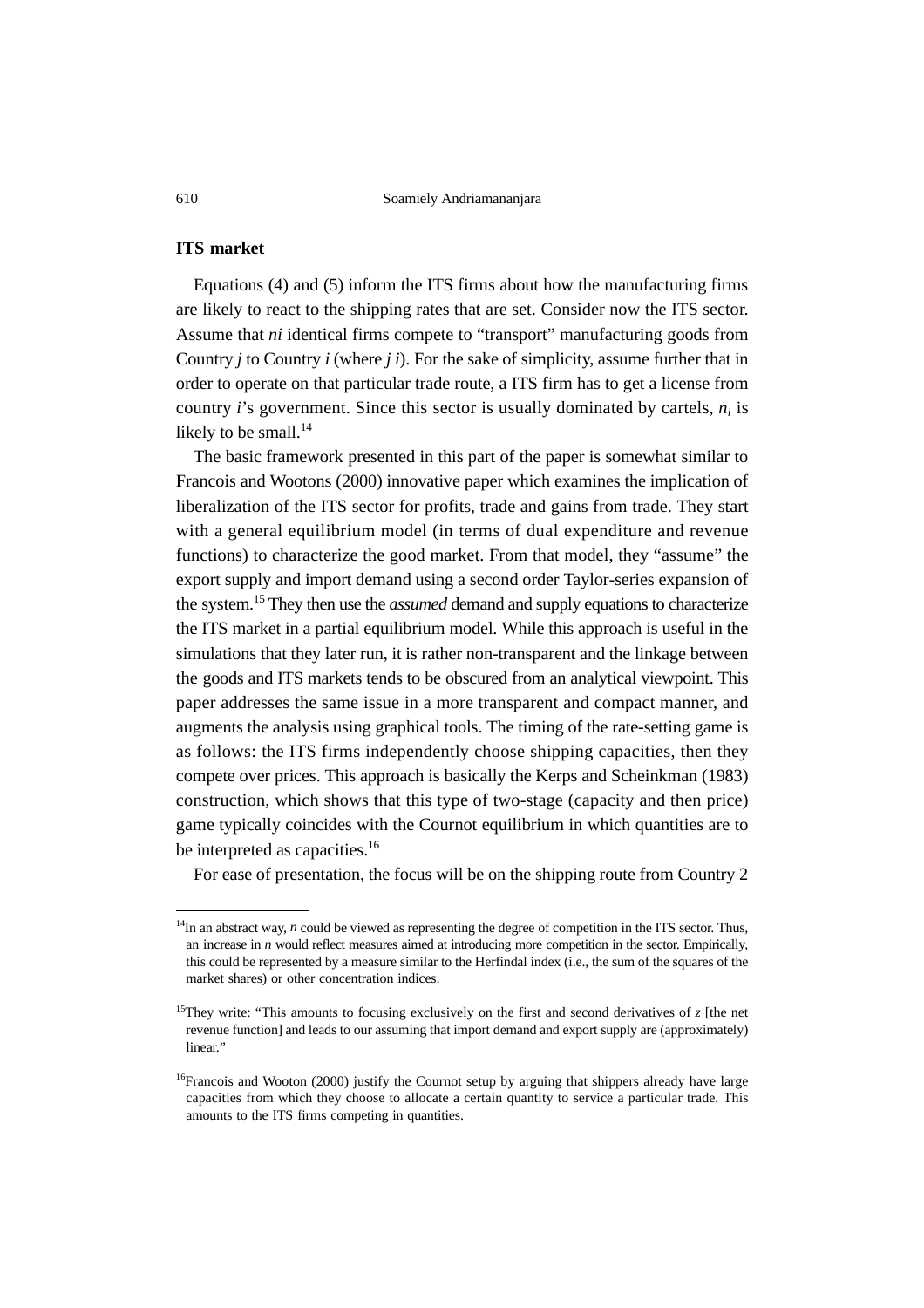to Country 1 (the other direction could be constructed by analogy). From the viewpoint of the ITS firms, the demand for their services is simply the amount of the manufacturing good shipped by the Firm 2 into Country 1 (or  $Q_{12}$ ), given by equation (5), which can also be expressed as a linear inverse demand function:

where:

$$
s_1 = x_1 - y n_1 q_{12}^i, \tag{6}
$$

$$
x_1 = \frac{(a_1 - c - 2t_1)}{2},
$$
  

$$
y = \frac{3b}{2},
$$

 $s_1$  is the shipping rate, and  $q_{12}^i$  is the amount of international transport services supplied by a representative ITS firm  $(i)$ . Note that since the  $n_1$  ITS firms are assumed to be identical,

 $Q_{12} = n_1 q_{12}^i$  in equilibrium. This demand for ITS is shown graphically in the lower panel of Figure 1. A decrease in customs duties (i.e., a drop in *ti*) is represented by an upward shift in the demand curve.

The marginal cost to the firm of providing shipping services in the direction of Country *i* is assumed to be constant and is denoted by *d*i. This represents the "cost of doing business" in the ITS sector, and could reflect the "real" costs of providing the services (e.g., distance), as well as some government policies, such as regulatory burden (e.g., red tape, customs inspection procedures, or standard requirements) or taxes aimed at the ITS companies.

When choosing its capacity for shipping services, a representative ITS firm (*i*) maximizes the following objective function holding other ITS firms' capacities fixed:

$$
\max_{q_{12}^i} q_{12}^i [x-y(q_{12}^i+(n_1-1)q_{12})-d_1],
$$

where

 $q_{12}$  is the amount of trade servicing capacity chosen by each of the  $(n_1-1)$  other ITS firms. Under the assumed symmetry, the Cournot (Kreps-Scheinkman) equilibrium ITS capacity provision is given by: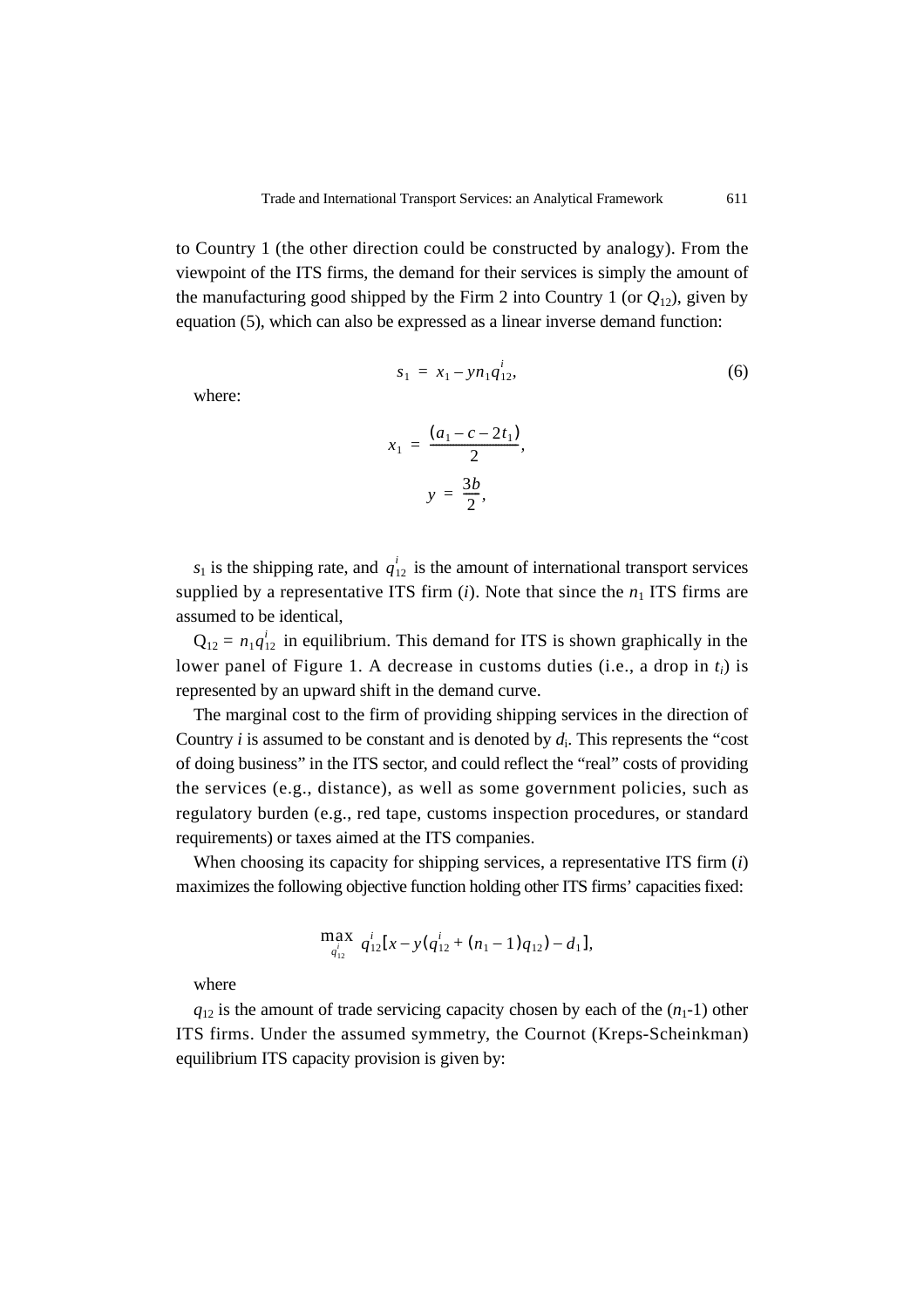$$
q_{12}^{i} = \frac{(x - d_1)}{y(n_1 + 1)}, \text{ or}
$$
  
\n
$$
Q_{12} = \frac{n_1}{(n_1 + 1)} \frac{(x_1 - d_1)}{y}.
$$
\n(7)

In the lower panel of Figure 1, this quantity is represented by the point where the marginal revenue (MR) intersect to the marginal cost (MC  $= d_1$ ). Note that an increase in  $n_1$  tilts the MR curve counterclockwise, so that, ceteris paribus, increased competition in the ITS sector increases the quantity shipped. By shifting the demand and the marginal revenue curves upward, a decrease in customs duties  $t_1$  also increases total shipment.

On the figure, the equilibrium shipping rate  $s_1$  is simply the point on the demand curve that is directly above the MR-MC intersection, or the equilibrium ITS provision. Algebraically, one can use (6) and (7), equating demand and supply, to determine the equilibrium shipping rates, *s*1:

$$
s_1 = \frac{x_1 + n_1 d_1}{n_1 + 1} = \frac{(a_1 - c - 2t_1 + 2n_1 d_1)}{2(n_1 + 1)}
$$
(8)

which is negatively related to  $t_1$  and  $n_1$ , and positively related to  $d_1$ .<sup>17</sup>

Having fully characterized the ITS market, it is now useful to go back to the goods market. Given the Nash equilibrium shipping rates given by equation (8), one can express the equilibrium output chosen by each of the two manufacturing firms as functions of  $t_1$ ,  $n_1$ , and  $d_1$  (using equations (4) and (5)):

$$
Q_{11} = \frac{(2n_1+3)(a_1-c) + 2n_1(t_1+d_1)}{6b(n_1+1)},
$$
 and (9)

$$
Q_{12} = \frac{n_1(a_1 - c) + 2n_1(t_1 + d_1)}{3b(n_1 + 1)}.
$$
 (10)

In order to have non-negative quantities, parameter values are restricted such that  $a_1 - c \ge 2(t_1 + d_1)$  Finally, the price of the good paid by consumers in Country 1 is derived using

<sup>&</sup>lt;sup>17</sup>The negative relationship between to  $s_1$  and  $n_1$  holds when that  $a_1 - c \geq 2$  ( $t_1 + d_1$ ). This parameter restriction is imposed throughout the paper.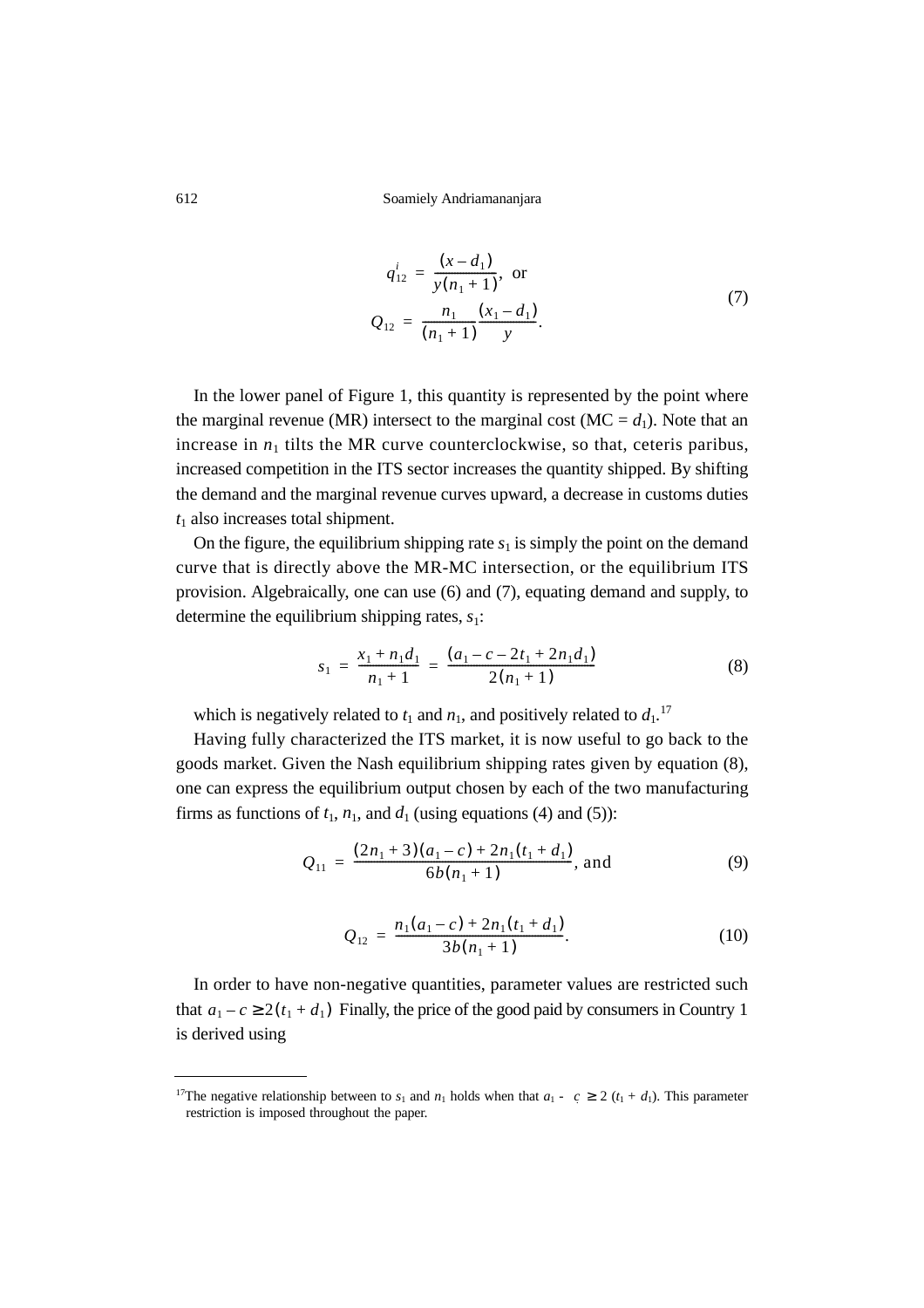$$
p_1 = \frac{a_1(2n_1+3) + c(4n_1+3) + 2n_1(t_1+d_1)}{6(n_1+1)}
$$
(11)

In this model, a government has three main policy instruments that it can use as far as liberalization is concerned: *competition policy* (*n*), *regulatory policy* (*d*), and *trade policy* (*t*)*.*

Reform programs to liberalize the ITS sector could be undertaken either unilaterally or multilaterally. The next two sections look at each type of liberalization. Section III explores the likely impact of an unilateral liberalization of the ITS sector. Section IV looks at the case where the two countries agree to jointly undertake their ITS sector liberalization. It is argued that such a multilateral agreement can make liberalization programs more feasible.

#### **III. Unilateral Liberalization: Comparative Statics Exercises**

Assuming that Country 1 unilaterally liberalizes its ITS sector, and that Country 2 retains its status quo, this section focuses on Country 1 to investigate the likely effects of each instrument (competition policy, regulatory reform, and trade policy).

#### **Competition Policy**

Consider first the effects of introducing more competition into the ITS sector.  $n_1$ --the number of firms competing in the sectorcan be increased through the elimination of entry barriers, breaking up cartel arrangements, or by guaranteeing market access to new entrants. Increased competition tends to decrease the market power of an individual ITS firm, which in turn shrinks the profit margin that it can capture. The new entrants put a downward pressure on shipping rates, and expand ITS provision.

This is shown graphically in the lower panel of Figure 2. An increase in  $n_1$  tilts the MR curve counterclockwise, towards the perceived demand curve, so that at any given shipment amount, the gap between the marginal revenue and the shipping price shrinks. The ITS provision expands and shipping rates decline (from point 1 to point 2). As shipping costs drop, the reaction curve of the foreign country shifts outwards (see upper panel of Figure 2). This brings about a decrease in the Country 1 production. However, it can be seen than the increase in foreign production is larger than the drop in home production, so that total supply of the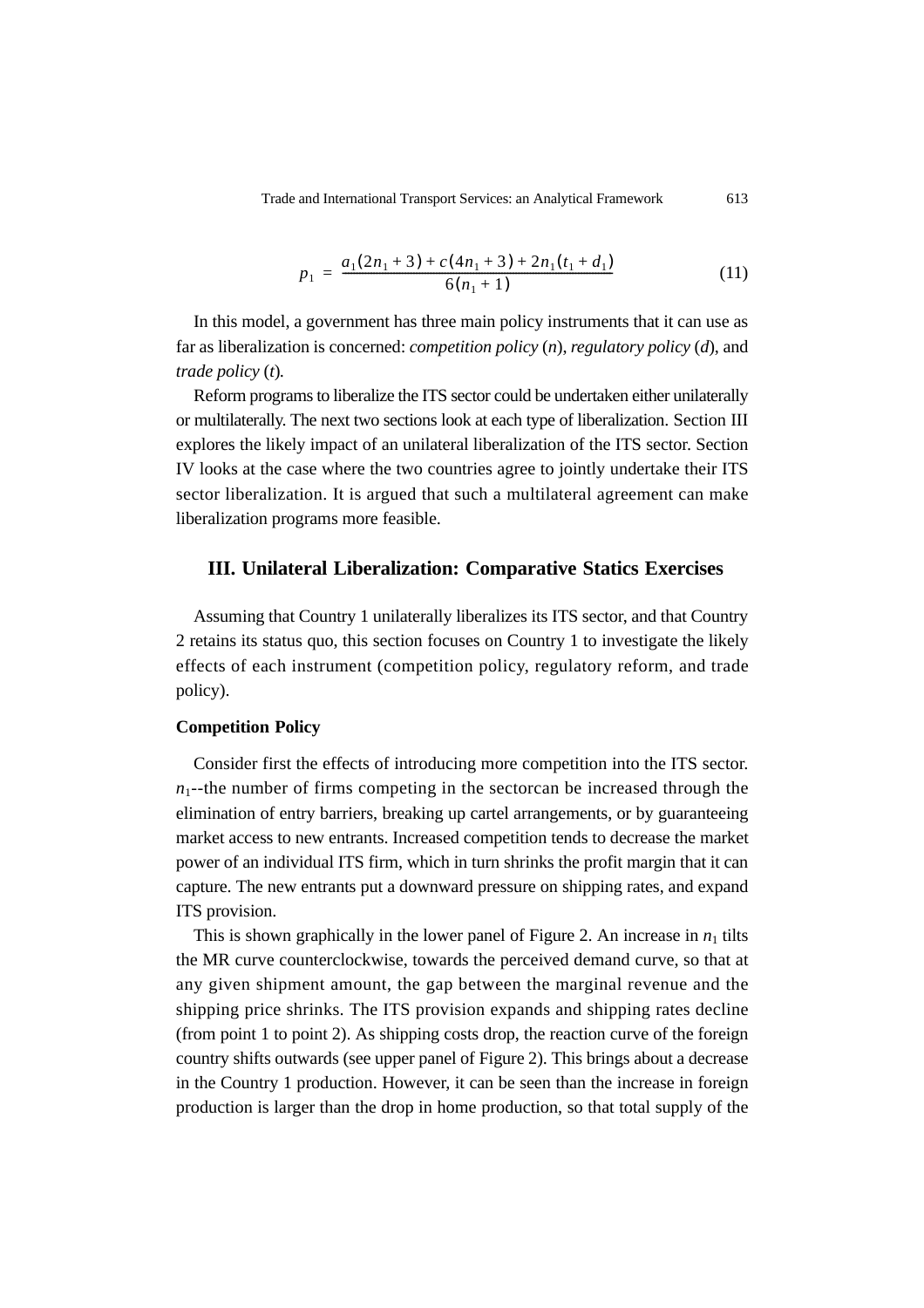



good increases and consumers enjoy lower prices. In short, the competition policy reform benefits mainly the consumers in Country 1 and the manufacturer in Country 2. Incumbent ITS firms as well as the domestic manufacturer are hurt. These effects are maginfied by an increase in the market size, *a*1.

One can also derive those results algebraically:

$$
\frac{dQ_{12}}{dn_1} = \frac{(a_1 - c) - 2(d_1 + t_1)}{3b(n_1 + 1)^2} \ge 0,
$$
  
\n
$$
\frac{ds_1}{dn_1} = \frac{(a_1 - c) - 2(d_1 + t_1)}{2(n_1 + 1)^2} \le 0,
$$
  
\n
$$
\frac{dQ_{11}}{dn_1} = \frac{(a_1 - c) - 2(d_1 + t_1)}{6b(n_1 + 1)^2} \le 0,
$$
  
\n
$$
\frac{dp_1}{dn_1} = \frac{(a_1 - c) - 2(d_1 + t_1)}{6(n_1 + 1)^2} \le 0,
$$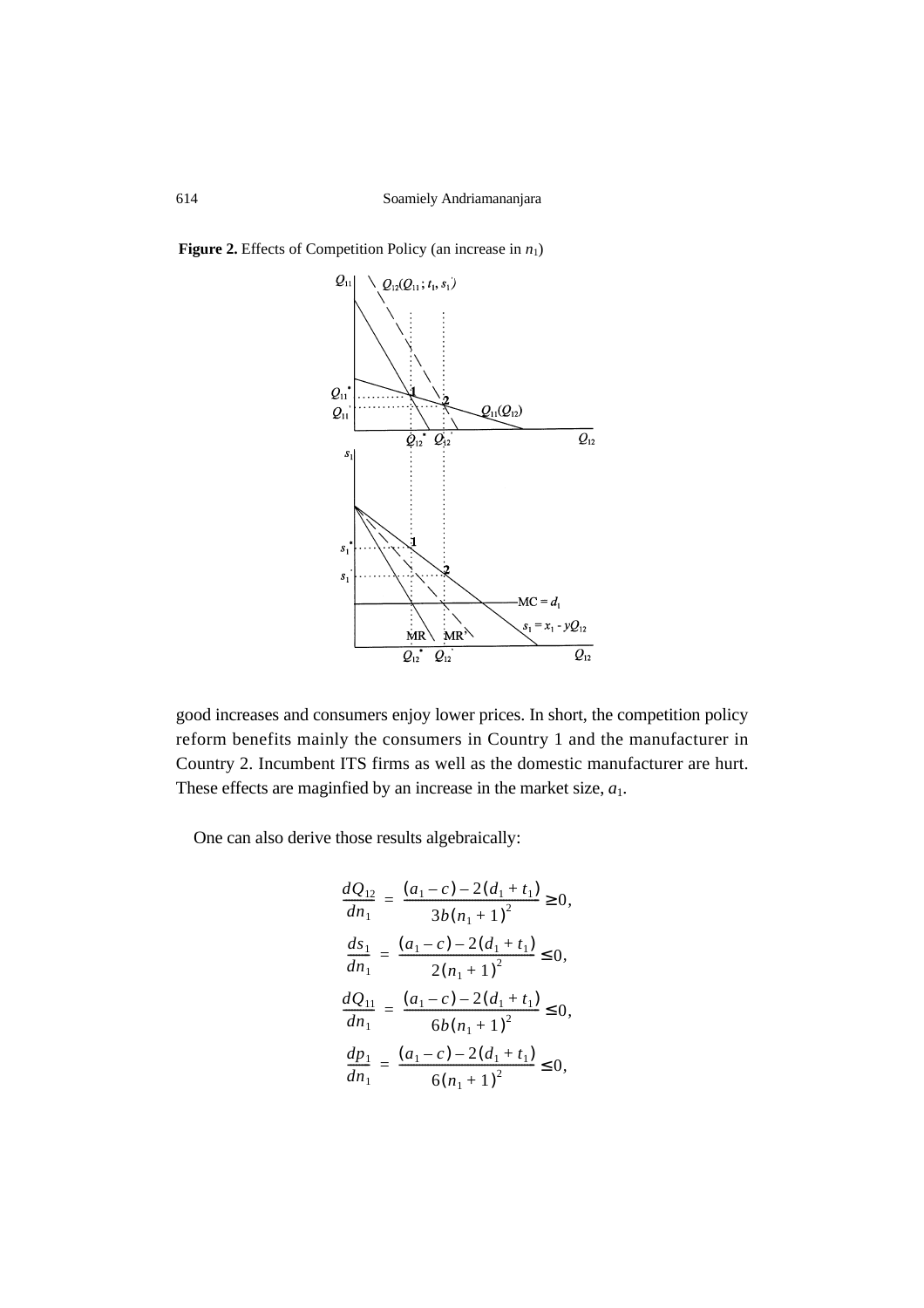#### **Regulatory Reform**

Next,  $d_1$ --the marginal cost of "doing business" in the ITS sector-could be altered through deregulation or by removing the taxes or administrative barriers imposed on ITS companies.

Administrative costs (e.g., complicated customs inspection procedures or operating red tapes) as well as other restrictive measures (e.g., different requirements for different routes) greatly burden ITS companies.<sup>18</sup> A decrease in these measures (e.g., streamlining administrative procedures) leads to a decrease in the cost of ITS provision. Firms will take advantage of the declining marginal costs by expanding their shipping capacities (up to the point where marginal revenue equals the new marginal cost). The increased shipments to Country 1 is accompanied by a drop in *s*1 (see lower panel of Figure 3).

One would note that this effect tends to be larger, the greater is the number of ITS firms or the degree of competition in the sector. When there is only one firm,

**Figure 3.** Effects of Fiscal or Regulatory Policy (a decrease in  $d_1$ )



<sup>&</sup>lt;sup>18</sup>Services providers have raised concerns about the imposition of ever expanding technical regulations and standards by industrial countries, as well as the adoption by some developing countries of technical regulations that have no real scientific basis (Messerlin and Zarrouk, 1999).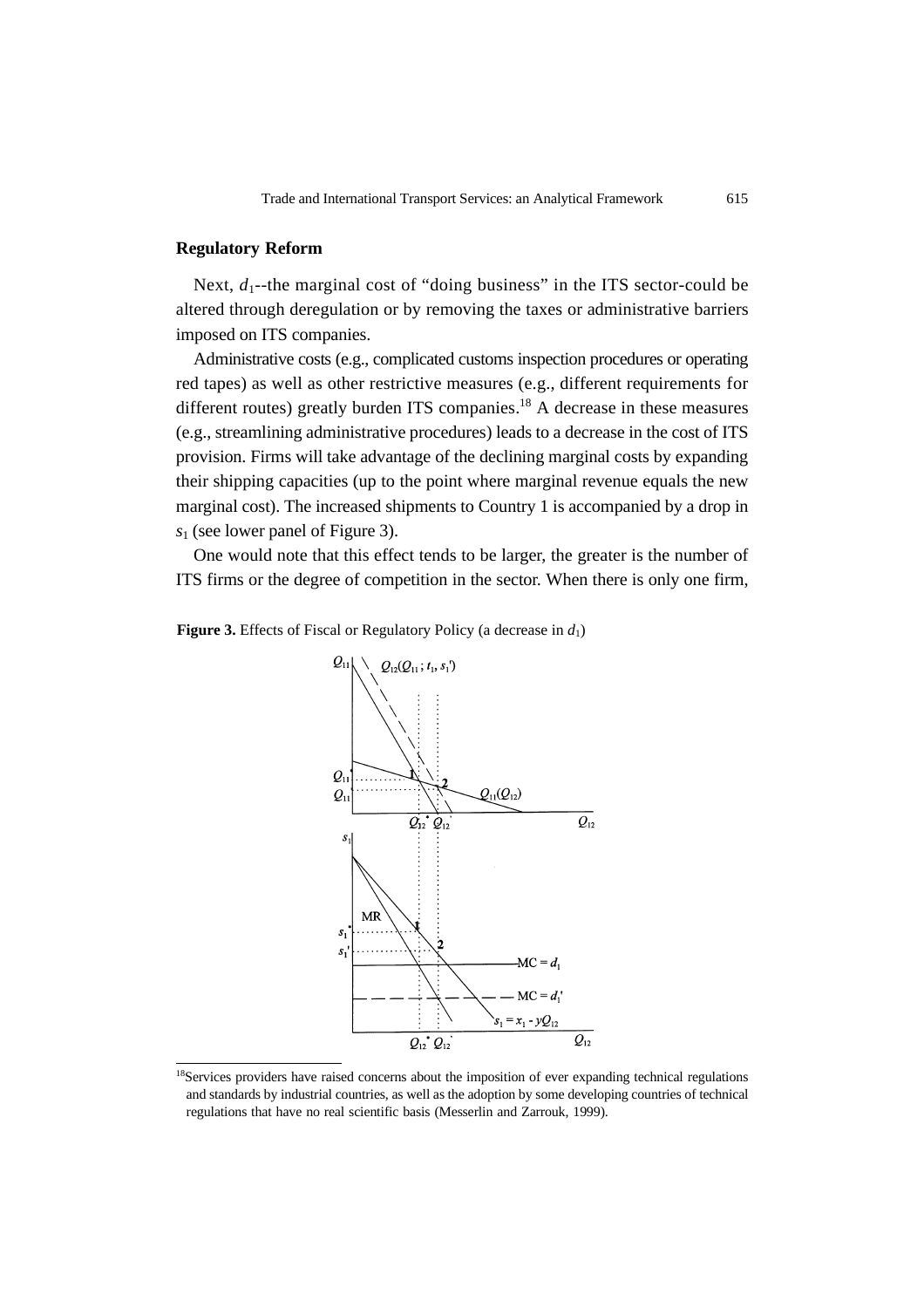only one half of the cost decrease is passed on to users in form of ITS rate decline.<sup>19</sup> However, for larger  $n_1$ , most of the change is passed through to users. On the upper panel of Figure 3, the decrease in the ITS costs associated with deregulation shifts the reaction curve of the foreign firm outward: foreign output rises while home production decreases. As in the case of competition policy, the increase in foreign production is larger than the decline in home production: total supply of the good increases and consumers pay lower prices. In this case, the regulatory policy reform benefits mainly the consumers in Country 1, the manufacturer in Country 2, and the ITS firms. The domestic manufacturer becomes worse off.

Algebraically, one can derive:

$$
\frac{dQ_{12}}{dd_1} = \frac{2n_1}{3b(n_1+1)} < 0,
$$
  

$$
\frac{ds_1}{dd_1} = \frac{n_1}{(n_1+1)} > 0,
$$
  

$$
\frac{dQ_{11}}{dd_1} = \frac{n_1}{3b(n_1+1)} > 0,
$$
  

$$
\frac{dp_1}{dd_1} = \frac{n_1}{3(n_1+1)} > 0.
$$

#### **Trade Policy**

One of the most interesting results of this model is that trade liberalization in the form of a decrease in tariff  $(t_1)$  will lead to an increase in the shipping costs.<sup>20</sup> By increasing the demand for merchandise trade, trade liberalization increases the demand for international transport services. This shows up as an upward shift in the demand and MR curves (see lower panel of Figure 4). As expected, increased demand tend to push price upwards, so that the ITS firms end up charging higher rates. This effect will be strongest when the number of ITS firms is small (i.e., MR is steeper when  $n_1$  is small).

In spite of the rates hike, however, total trading costs from Country 2 to Country 1 (customs duties plus shipping cost, or  $t_1 + s_1$ ) still declines. The drop in trading cost is associated with an outward shift in the Firm 2's reaction curve (upper panel

<sup>&</sup>lt;sup>19</sup>Graphically, this is due to the fact that the slope of the demand curve is half of that of the marginal revenue curve.

 $^{20}$ A similar result was derived in Francois and Wooton (2000).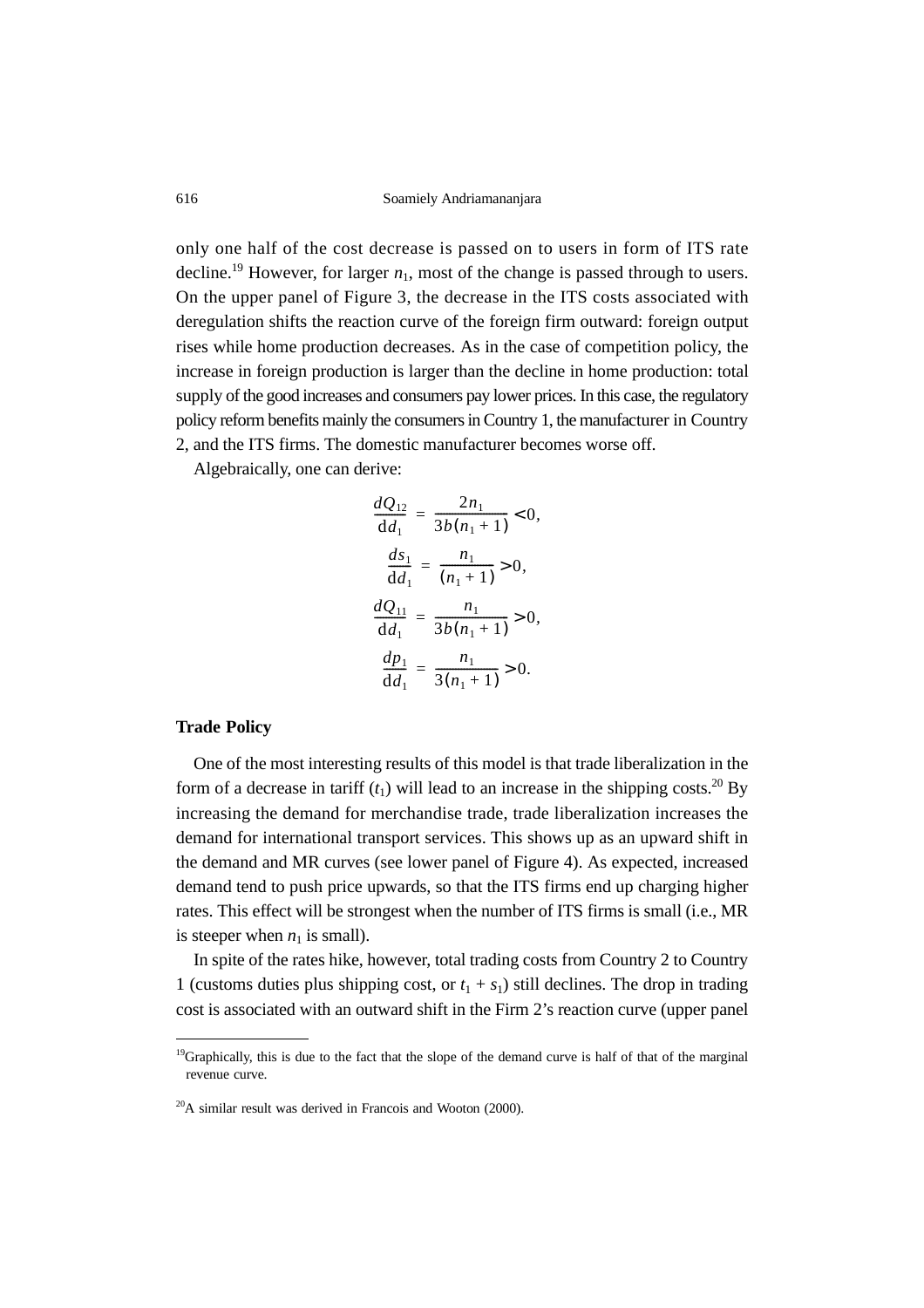**Figure 4.** Effects of Trade Policy (a decrease in  $t_1$ )



in Figure 3). Again, foreign output rises while home production decreases. The effect of a tariff cut on international trade is larger when there is more competition in the ITS sector. Finally, since the increase in foreign production is much larger than the decline in home production, total production increases and consumer price declines. In this case, the trade liberalization benefits the consumers in Country 1, the manufacturer in Country 2, and the ITS firms, if the latter have market power. The domestic manufacturer is hurt by the liberalization.

These results can also be derived algebraically:

$$
\frac{dQ_{12}}{dt_1} = \frac{2n_1}{3b(n_1+1)} < 0,
$$
  

$$
\frac{ds_1}{dt_1} = \frac{-1}{(n_1+1)} < 0,
$$
  

$$
\frac{dQ_{11}}{dt_1} = \frac{n_1}{3b(n_1+1)} > 0,
$$
  

$$
\frac{dp_1}{dt_1} = \frac{n_1}{3(n_1+1)} > 0.
$$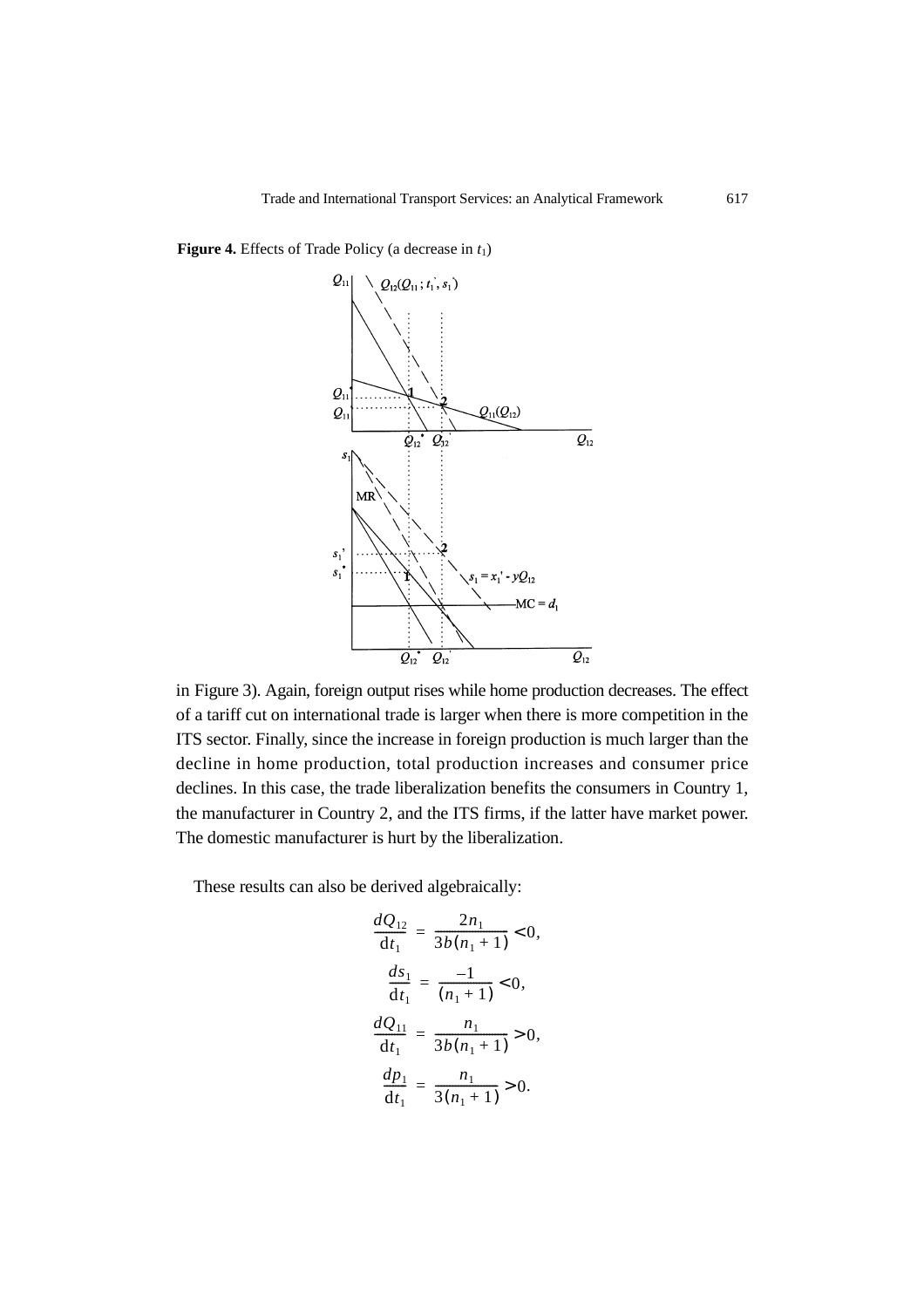One would note that in terms of trade volume, domestic production and price, the effects of trade liberalization (a decrease in  $t_1$ ) are algebraically equivalent to those of a regulatory reform aimed at decreasing the "costs of doing business" in the ITS sector (a decrease in  $d_1$ ). This suggest that deregulation of the ITS sector could be as important as conventional tariff reduction in customs duties for merchandise trade.<sup>21</sup>

## **IV. Multilateral Liberalization: Some Political Economy Considerations**

It can be rigorously shown that the policy experiments described in the previous section positively affect the country's aggregate welfare. However, while they clearly benefits some groups, they also produce losers. As a matter of fact, an unilateral competition policy reform was shown to be beneficial to the domestic consumers and the foreign manufacturer, but it also hurts the incumbent ITS firms as well as the domestic manufacturer. Also, deregulation of the ITS sector hurts the domestic manufacturer but benefits the domestic consumers, the foreign manufacturer, and the ITS firms.

These results yields a number of interesting political economy implications. For instance, the model predicts that ITS firms would tend to favor regulatory reforms (i.e., reforms that reduce the "costs of doing business") and oppose competition policy reforms. Another implication is that if the domestic manufacturer had large enough political clout, they may be able to derail a reform program at the expense of the other players.

This section considers this second implication and argues that policy reforms that are not politically feasible unilaterally could become possible if undertaken in the context of a multilateral agreement.<sup>22</sup> In such an agreement, Country 1 and Country 2 agree in concert to simultaneously pursue their reform programs. The intuition is that, while Firm 1 (Country 1's manufacturer) loses from Country 1's reform, it also gains from Country 2's liberalization so that, on the whole, it would support the agreement. Analogously, Firm 2 (Country 2's manufacturer) will

<sup>&</sup>lt;sup>21</sup>Of course, one difference would always remain in that while it is possible to reduce tariffs  $(t_1)$  to zero, doing the same with ITS costs  $(d_1)$  is impossible.

 $^{22}$ A multilateral agreement could also be helpful to lock in domestic reforms, as the reciprocity involved in them often offers useful international discipline and enforcement mechanisms. Note that the same argument can be used in support of a multilateral tariff liberalization.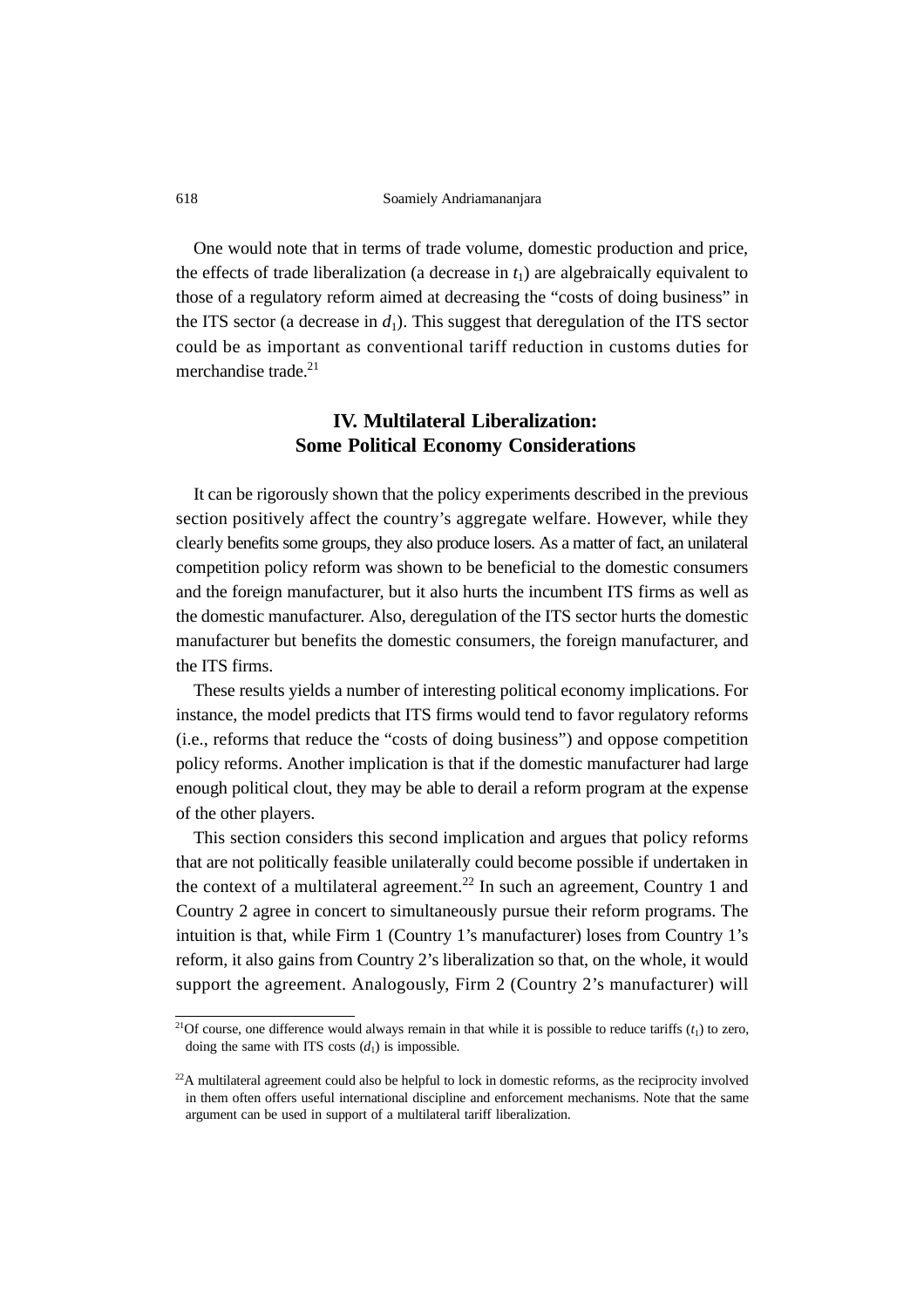support the agreement if the benefits it gets from the improved access to Country 1's market more than offset the losses from more competition from Firm 1 in the its own market.

To demonstrate, consider the profits that Firm 1 makes in each country. In Country 1, its (domestic) profits can be expressed as follows:

$$
\Pi_{11} = \frac{((2n_1 + 3)(a_1 - c) + 2n_1(t_1 + d_1))^2}{36b(n_1 + 1)^2}
$$
\n(12)

This expression is positively related to  $d_1$ , but is negatively related to  $n_1$ <sup>23</sup> Thus, Firm 1 is hurt by a domestic regulatory reform that decreases the (marginal) cost of providing ITS or by an increase in the degree of competition in the ITS sector. Assuming that the manufacturer is organized well enough to be able to influence policy-making, it would oppose such policy measures because they tend to stimulate competition from Firm 2.

On the other hand, Firm 1's profits in Country 2's market can be expressed as:

$$
\Pi_{21} = \frac{(n_2(a_2 - c) + 2n_2(t_2 + d_2))^2}{9b(n_2 + 1)^2}
$$
\n(13)

The above expression shows how Firm 1 is affected by liberalization programs undertaken by Country 2's government. A close inspection reveals that this expression is negative in  $d_2$  but positive in  $n_2$ . That is, Firm 1 benefits from measures undertaken by Country 2 to decrease the marginal cost of providing international transport services or to increase the degree of competition in the ITS sector. It will support such measures as they improve its access to Country 2's market by reducing ITS rates.

Will Firm 1 support a multilateral agreement in which Country 1 and Country 2 agree to simultaneously liberalize their international transport services market? The answer depends on the relative strength of the two opposing forces that affect the firm's total profits. For tractability, assume that the two countries are initially exactly alike in terms of policy (i.e.,  $t_1 = t_2 = t$ ,  $n_1 = n_2 = n$ , and  $d_1 = d_2 = d$ ). In order to study how size asymmetry might affect incentives for reform, it is assumed, without loss of generality, that Country 1's market is larger than Country 2's by a factor of ( (i.e.,  $a_1 = a$ , and  $a_2 = a$ , where ( $\gamma$ ). Thus, the total profits of Firm

<sup>&</sup>lt;sup>23</sup>Recall that throughout the paper, the parameter values are restricted such that  $a - c \ge 2$  ( $t + d$ ).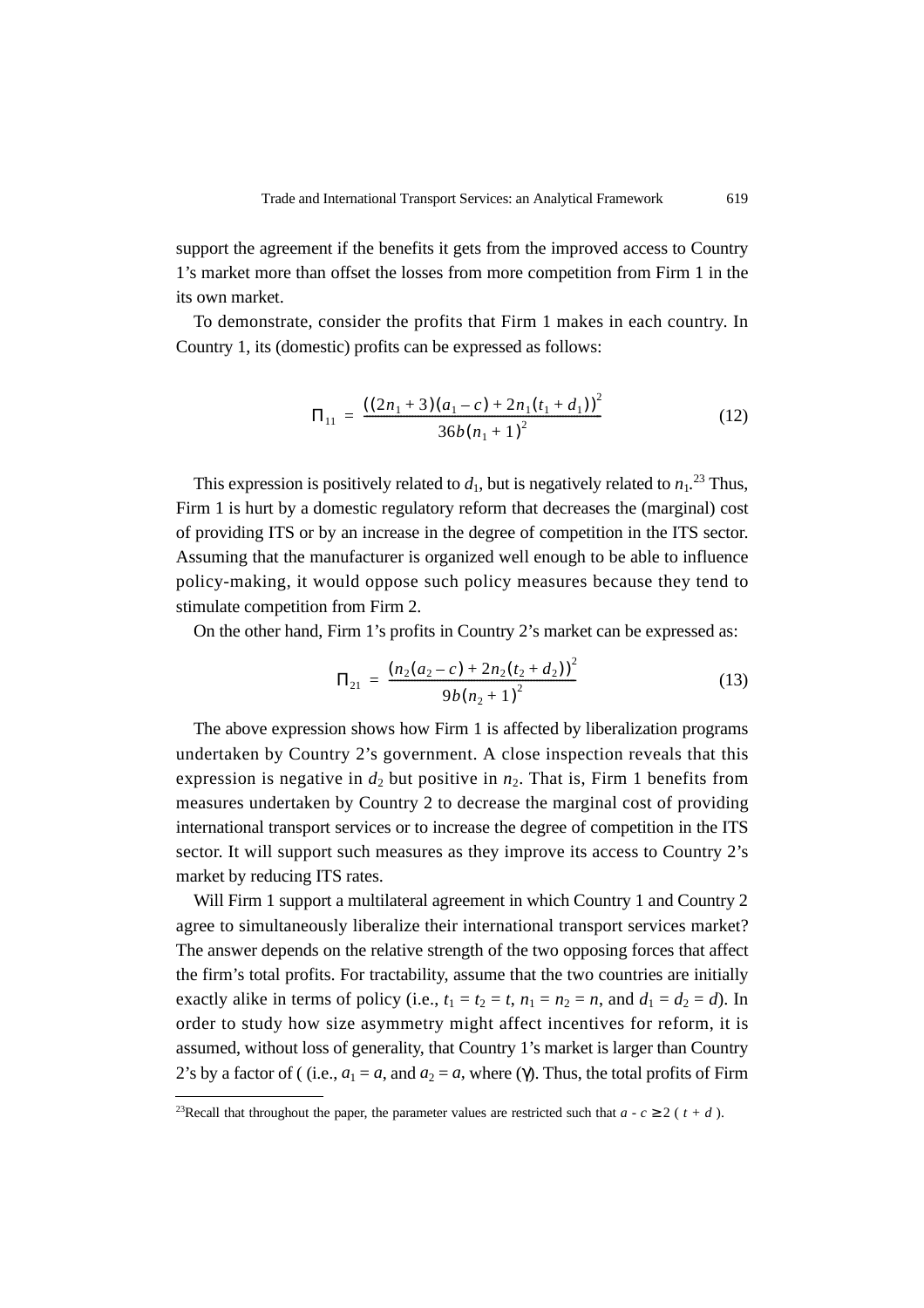1 (i.e., the sum of (12) and (13)) are expressed as:

$$
\Pi_1 = \frac{((2n+3)(\gamma a - c) + 2n(t+d))^2}{36b(n+1)^2} + \frac{(n(a_2 - c) + 2n(t+d))^2}{9b(n+1)^2}.
$$

Firm 1 will support a multilateral agreement as long as its gains from Country 2's reforms offset its losses from Country 1's. The above expression offers some interesting implications regarding the interaction between competition policy reform and regulatory reform.

#### **Competition Policy**

Consider first the effect of a multilateral agreement on competition policy (i.e., a simultaneous increase in *n* by Country 1 and Country 2) on Firm 1's total profits:24

$$
\frac{d\Pi}{dn} = \frac{-[(a\gamma - c) - 2(d+t)][(a\gamma - c)(3 + 2n) + 2n(d+t)]}{18b(1+n)^3} + \frac{4n[(a-c) - 2(d+t)]^2}{18b(1+n)^3}
$$
\n(14)

A multilateral agreement on competition policy decreases the ITS rates on both trading routes (from Country 1 to Country 2, and the opposite direction), so that, on the export front, Firm 1 benefits from better market access in Country 2 but, domestically, it loses from the increased competition from Firm 2. In fact, one can verify that the first term (the change in domestic profits) above is negative and the second one (the change in export profits) is positive.

Accordingly, the sign of the above expression (14) is generally ambiguous.

For some parameter values, Firm 1's gains in the export market would exceed its losses in the domestic market and expression (14) would be positive. This is more likely to happen when the values of *d* and *t* are small. That is, when trading costs (*d* and *t*) are low, Firm 1 is more likely to support an increase in *n* by both countries. Figure 5 illustrates this result. The " $dP_i/dn = 0$ " curve traces the "policy pairs" (*d* and *n*) for which the firm is indifferent about the agreement (i.e., it neither gains nor loses). For policy pairs in the upper-left side of the curve (low

<sup>&</sup>lt;sup>24</sup>This may, for example, take the form of an international agreement to end the exemption of collusive agreements in the ITS sector from national competition law. This could also be an agreement to allow foreign service providers to operate on incoming trading routes.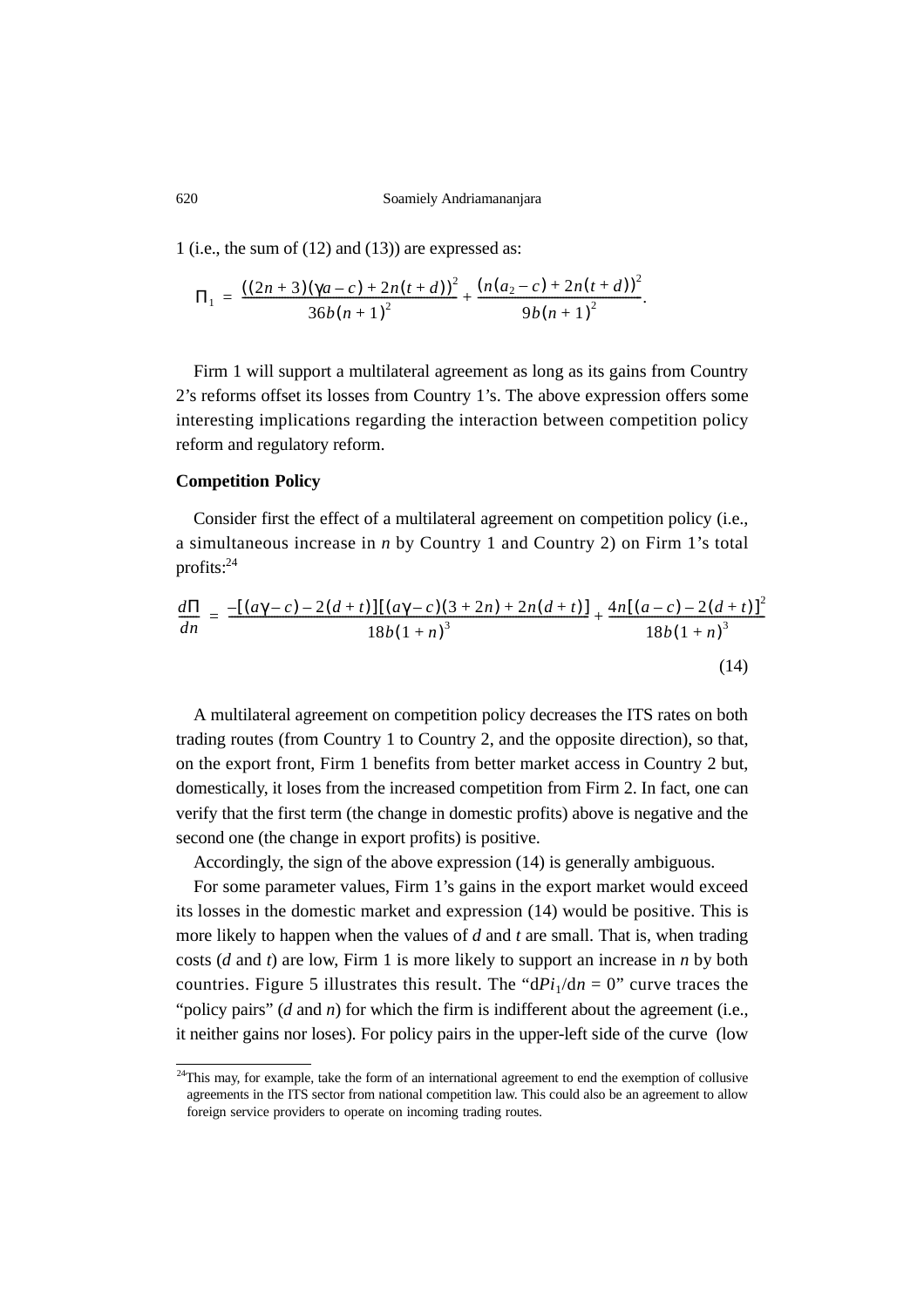*d/*high *n*), the firm would support the agreement. In the lower-right side of the indifference curve, the agreement would be rejected. Thus, regulatory reform (a decrease in *d*, or a leftward horizontal movement) might help in rallying support for an agreement on competition policy reform if it is enough to move the existing policy pair from the "reject" to the "support" area. Intuitively, by removing some of the ex-ante trade impediments, deregulation may offer the manufacturer more to gain (as an exporter) and less to lose (in the domestic market) from the agreement. A tariff liberalization (a decrease in *t*) would shift the "indifference curve" to the right, thereby increasing the likelihood of the current policy pair to be located in the larger "support" area.

Concerning size asymmetry, the right hand side of (14) is inversely related to the size of the domestic market ( $\gamma$ ): larger market size means that the domestic manufacturer has more to lose from a competition policy reform and, hence, is more prone to oppose such an agreement. In Figure 5, a larger domestic market is represented by a right shift in the indifference curve, or a decrease in the area under which the agreement is supported.

#### **Regulatory Reform**

A similar story can be told about a multilateral agreement on regulatory policy pertaining to the ITS sector (i.e., a simultaneous decrease in *d* by Country 1 and Country 2).<sup>25</sup> The effect of such agreement on Firm 1's profits is written as:



**Figure 5.** Incentives for Multilateral Competition Policy Agreement (a increase in *n*)

<sup>&</sup>lt;sup>25</sup>This could take place as a simultaneous and reciprocal deregulation, or an harmonization of ITS rules and procedures between the two countries.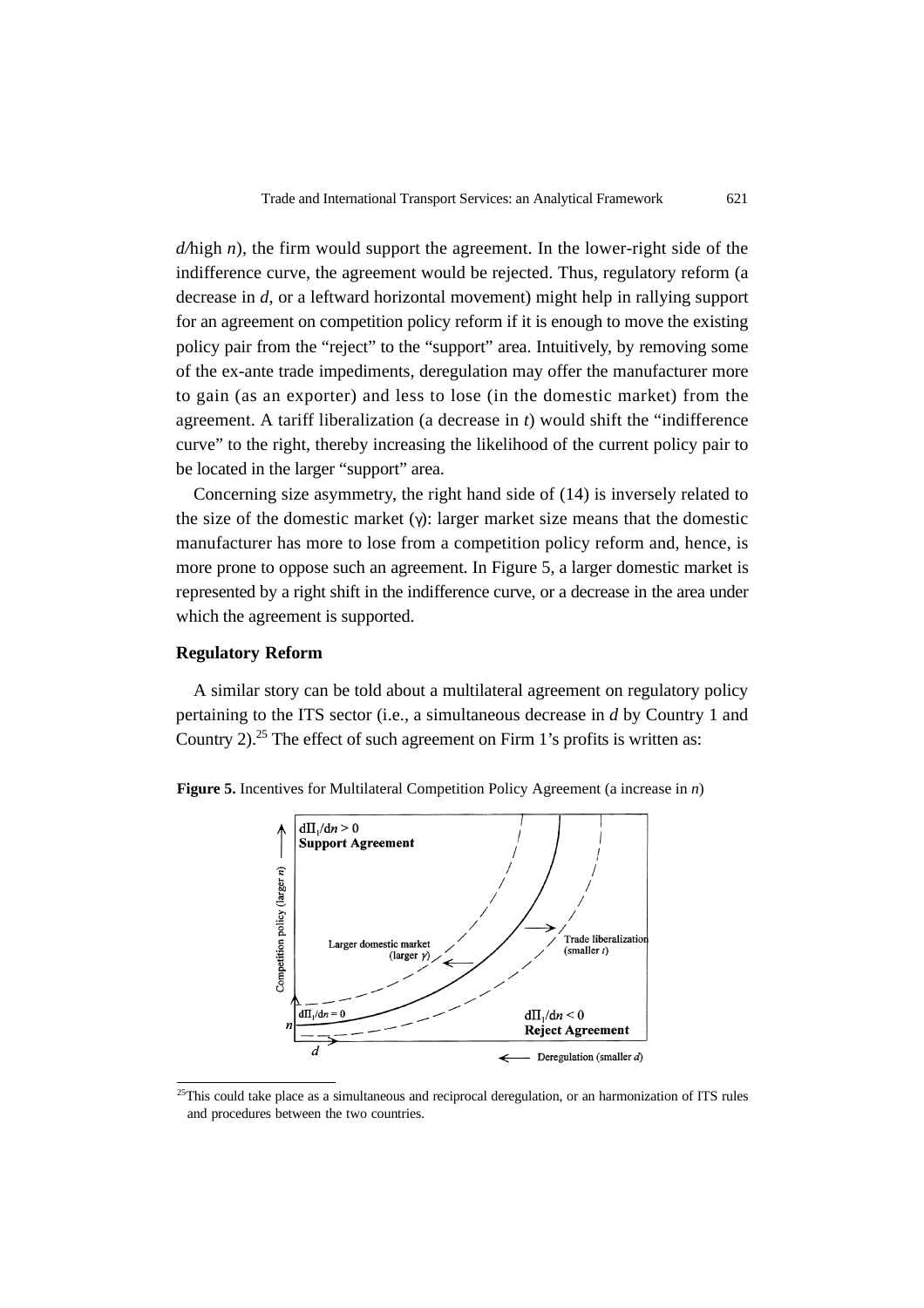$$
\frac{d\Pi_1}{dd} = \frac{n[(a\gamma - c)(3 + 2n) + 2n(d + t)]}{9b(1 + n)^2} - \frac{4n^2[(a - c) - 2(d + t)]}{9b(1 + n)^2}.
$$
 (15)

Simultaneous ITS sector deregulation lowers the ITS rates, and boost merchandise trade going in both directions. Firm 1 loses domestically (positive first term in (15)), but benefits in the export market (negative second term), so that the overall effect on total profit is ambiguous. Under some parameter values, the former effect will be dominated by the second one. Figure 6 provides an illustration for this. As in the previous subsection, the " $dP_i/dd = 0$ " curve denotes the *d* and *n* pairs for which the firm is indifferent about the multilateral agreement. For the policy pairs in the upper-left side of the indifference curve (low *d/*high *n*), the firm stands to gain from the agreement and will support it. The agreement will be opposed in the area to the lower-right of the curve.

An increase in *n* (an upward vertical movement) might be helpful in switching the policy pair from the "oppose" to the "support" area. In other words, multilateral deregulation is likely to be supported by Firm 1 when the degree of competition in the ITS sector is high. Intuitively, by reducing the initial trade costs, de-cartelization enhance the potential export effects of the (reciprocal) deregulation. At the same time, trade liberalization shifts the "indifference curve" south-east-ward, thereby expanding the "support" areathe *d* and *n* pairs for which the agreement would be supported.

One can also demonstrate that expression (15) is negatively related to (γ). That is, the larger is a country's domestic market size, the less likely it is to support a multilateral agreement on regulatory policy in the ITS sector. This is driven by the first term on the RHS of (15): larger market size means that the domestic manufacturer has more to lose from a liberalization program. On Figure 6, a larger domestic market is represented by a left shift in the indifference curve, or a smaller "support" area.

One could draw a couple of conclusions out of this section. First, regulatory and competition policy reforms that are not politically feasible in an unilateral manner, could be achieved in the context a multilateral agreement which uses reciprocal liberalization as a way to placate potential losers. Second, in terms of political support, regulatory and competition policy reforms are strategic complement. That is, undertaking one could increase support for (or lessen resistance to) the other. Thus, undertaking them simultaneously makes them more politically achievable than undertaking them separately. Third, undertaking tariff liberalization might help in gathering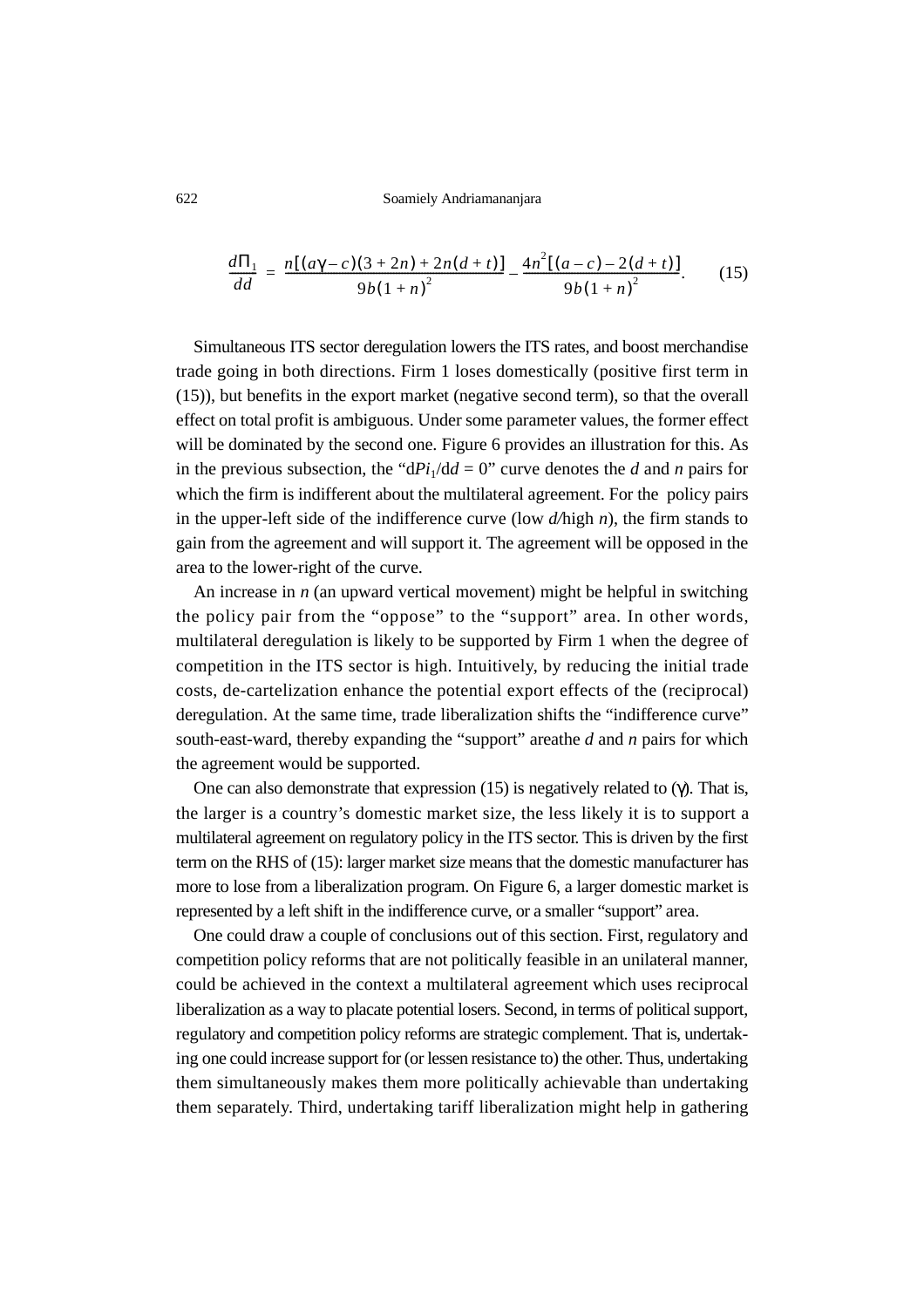

**Figure 6.** Incentives for Multilateral Deregulation Agreement (a decrease in *d*)

support for a multilateral agreements to liberalize the ITS sector. Finally, larger countries tend to be less supportive of such an agreement.

### **V. Conclusion**

As far as impediments to merchandise trade are concerned, costs associated with international transport services can be a substantial fraction of the total trading costs that traders have to pay. In magnitude, they are usually believed to be much larger than the costs associated with customs duties or tariff-rate-quotas. Using a simple analytical model and standard graphical tools, this paper develops a framework to think about international transport services and their relations with goods trade.

To the extent that the ITS sector is dominated by a limited number of cartels, measures that instill more competition (by increasing the number of players) could yield substantial increases in good trade. It is also shown that measures aimed at decreasing the cost of providing ITS can be as important as more traditional trade liberalization through tariff cuts. One interesting result is that trade liberalization could lead to an increase in shipping rates, as the liberalized trade tend to increase demand for international transport services. This effect tends to be larger, the smaller the number of firms competing in the ITS sector.

A number of illustrations of these results can be found in the literature. For instance, it has been estimated that open-skies agreements (which increase the number of airlines competing over particular routes) have lowered fares to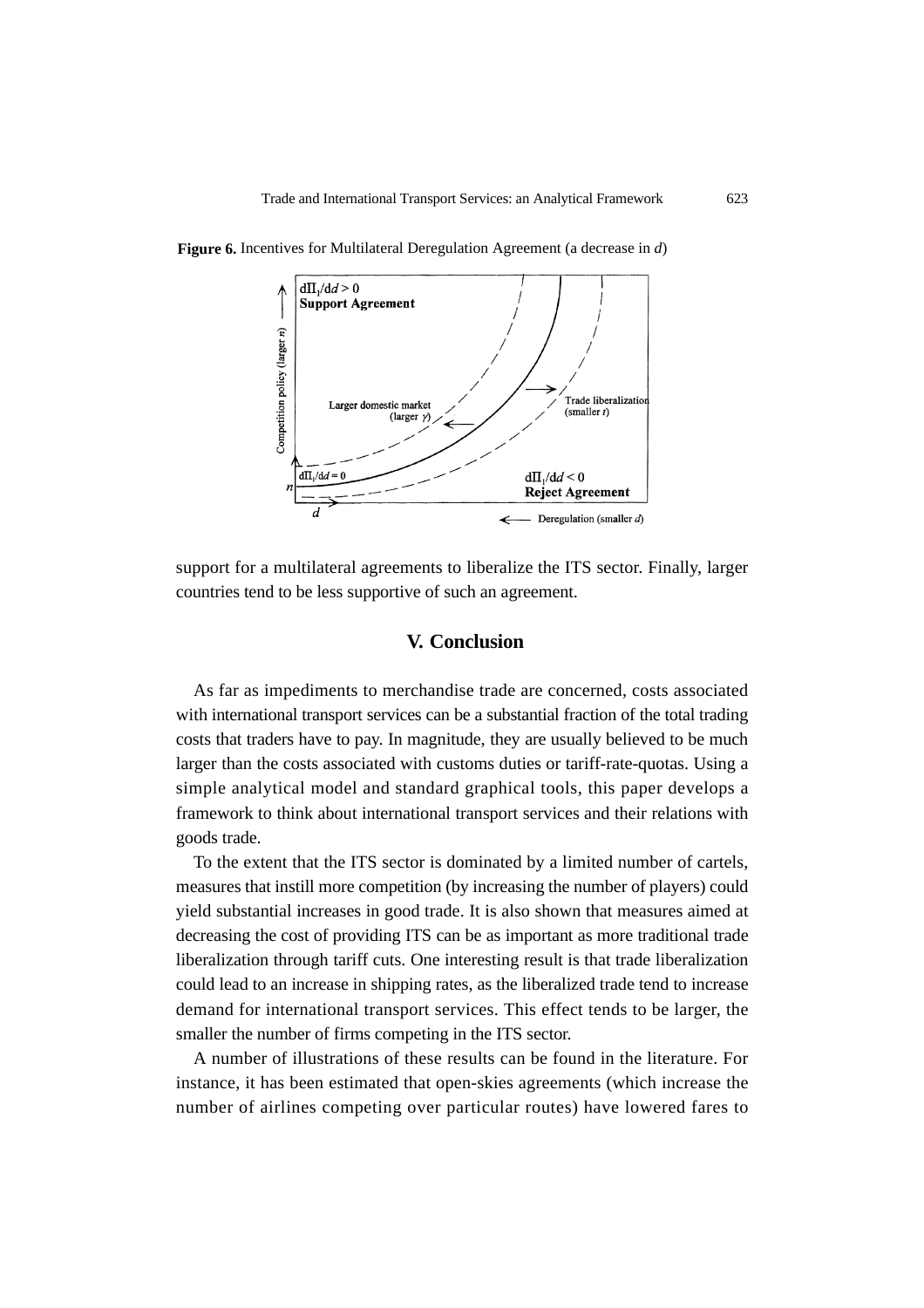consumers by approximately 14 percent (Larson 2000). Similarly, Hoekman and Braga (2000) report that liberalization of flag discrimination led to substantial diversification of Chilean exporters away from domestic shipping lines, allowing products to be shipped at significantly lower costs. Also the elimination of barriers to competition in the provision of port services in Chile and Mexico led to substantial reductions in shipping costs (by almost 50 percent).

Fink et al. (2001) estimate that the breakup of private carrier agreement cartels would cause a reduction in liner transport prices by one-third and to cost savings of up to \$3 billion on goods carried to the U.S. alone. Although this paper does not address within country trade, it is useful to cite Francois et al. (1996) who study the Jones Act (which prohibit foreign shipping firms from transporting goods between two U.S. locations) and estimate that a welfare gain of around \$3 billion a year could be obtained by letting foreign shipping firms operate on domestic routes.

Since they are likely to impose some costs on some domestic interests, reform programs aimed at liberalizing the ITS sector may not be feasible on an unilateral basis. This paper offers some interesting political economy considerations with regards to the feasibility of such programs. In particular, it demonstrates the existence of a kind of strategic complementarity between different types of liberalization. Regulatory and competition policy reforms that are not politically feasible in an unilateral manner, could be achieved in the context a multilateral agreement, especially if they are undertaken jointly: competition policy reform could help make regulatory reform politically sustainable and vice versa. Trade reform could also be useful in rallying support for such an agreement. Finally, it was shown that larger countries tend to be more reluctant to support a multilateral agreement to liberalize the ITS sector since they have more to lose from such an initiative. This result may explain why the United States has not been not very keen on including (maritime or air) transport services in the next round of negotiations or addressing it under the build-in GATS agenda.

#### **Acknowledgements**

Thanks are due to Michael Ferrantino, Russell Hillberry, Jong Eun Lee, Rodney Ludema, Marcelo Olarreaga, Chris Snyder, and seminar participants at the Georges Washington University for useful comments. This paper does not represent in any way the views of the International Trade Commission, its